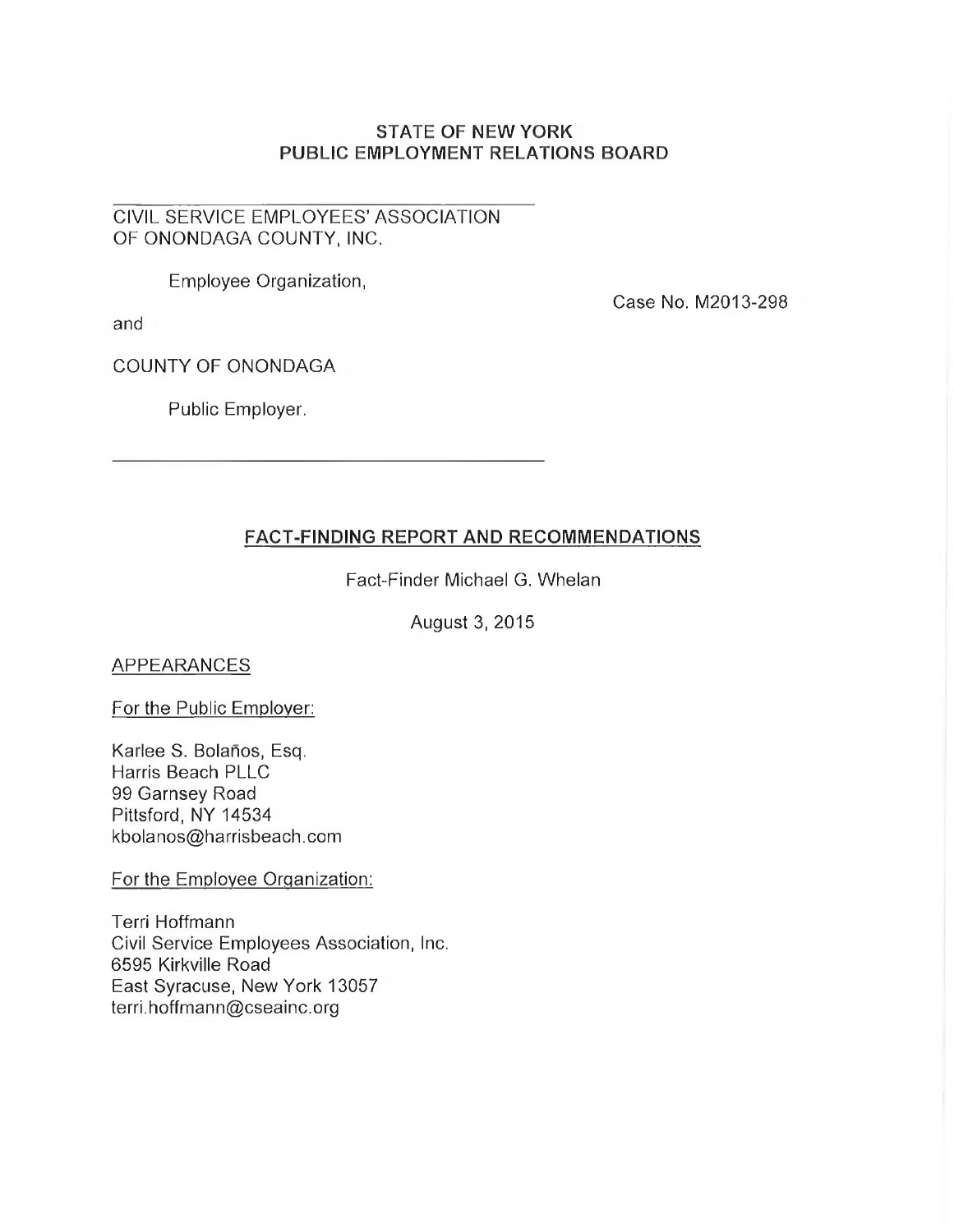#### **Introduction and Procedural History**

The Onondaga County Local 843, Civil Service Employees Association, Inc. ("CSEA" or "Union") and the County of Onondaga ("County") are parties to a collective bargaining agreement ("CBA"), which expired on December 31, 2012. The parties entered into bargaining fora successor agreement on January 10, 2013. They have met on several occasions since that date but have been unable to reach agreement on six open issues. After the filing of a Declaration of Impasse on February 5, 2014, the New York State Public Employment Relations Board ("PERB") appointed a mediator. Two mediation sessions were held, with the last being held on June 19, 2014. At the June 19, 2014 mediation session, the parties reached a tentative settlement agreement, which was rejected by CSEA bargaining unit members.

On August 18, 2014, the County filed a request with PERB for appointment of a Fact-Finder. On September 9, 2014, PERB appointed the undersigned Fact-Finder to conduct a hearing into the causes and circumstances of the dispute and to make findings of fact and recommendations to resolve the dispute. By agreement of the parties, the Fact-Finding hearing was scheduled for March 26, 2015, and a preliminary conference call was held on January 21, 2015, so that the parties could stipulate to the outstanding issues.

The fact-finding hearing was held on March 26, 2015, during which the parties presented evidence and argument in support of their respective positions. The Fact-Finder left the hearing open so that the parties could file post-hearing briefs and thereafter the hearing was deemed closed. This report is submitted pursuant to Section 209.3(c) of the Public Employees' Fair Employment Act.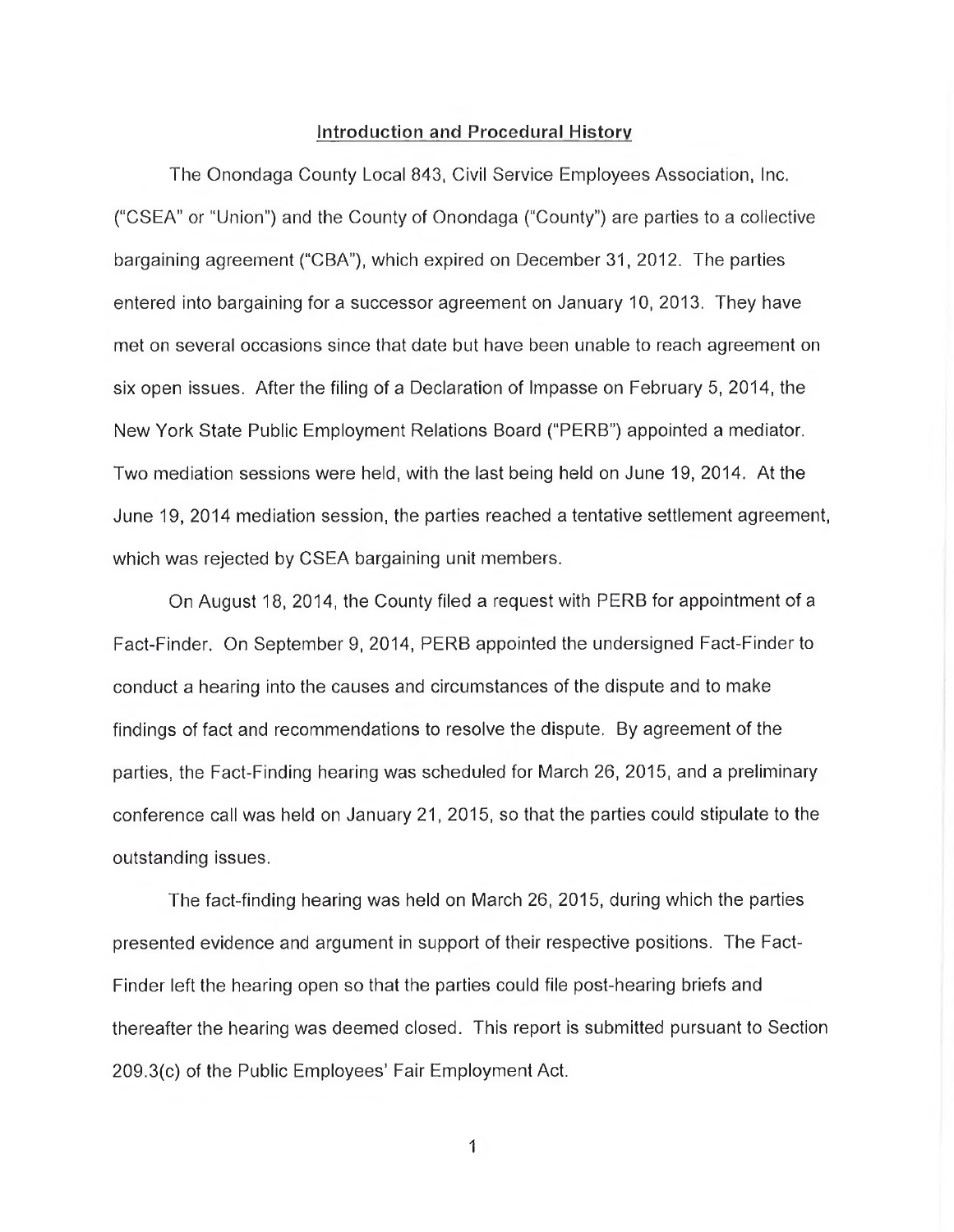#### **Issues at Impasse**

The unresolved issues that the parties submitted to fact-finding involved the following articles: (1) Article  $9 -$  Continuous Recruitment; (2) Article 10 – Wages; (3) Article 13 - Holidays; (4) Article 22 - WEP Physicals; (5) Article 24 - Health Benefit Contribution Rates; and (6) New Article - Drug Testing Policy for Certain Covered Titles.

## **Findings of Facts**

#### 1. The Parties

The County of Onondaga is located in Central New York and is comprised of 19 towns, 15 villages, and includes the City of Syracuse. The County has a total population of approximately 467,026, including about 145,170 individuals residing in the City of Syracuse, and a total land area of 793.5 square miles. The County is bordered by Oswego County to the north, Cayuga County to the west, Cortland County to the south, and Oneida and Madison Counties to the east. The County is divided into 17 legislative districts, each with an elected legislator representing each district in the County Legislature. The County Executive serves as the Chief Executive Officer and Chief Budget Officer of the County.

The CSEA is the exclusive representative of a bargaining unit consisting of all regularly scheduled full-time and part-time employees in approximately 450 competitive, non-competitive and labor class civil service titles within the County. Specifically, the CSEA represents approximately 2,300 employees employed within the myriad departments within the County, including in the Combined Services Unit, Department of Social Services Unit, Parks Department Unit, Public Library Unit, Water Environment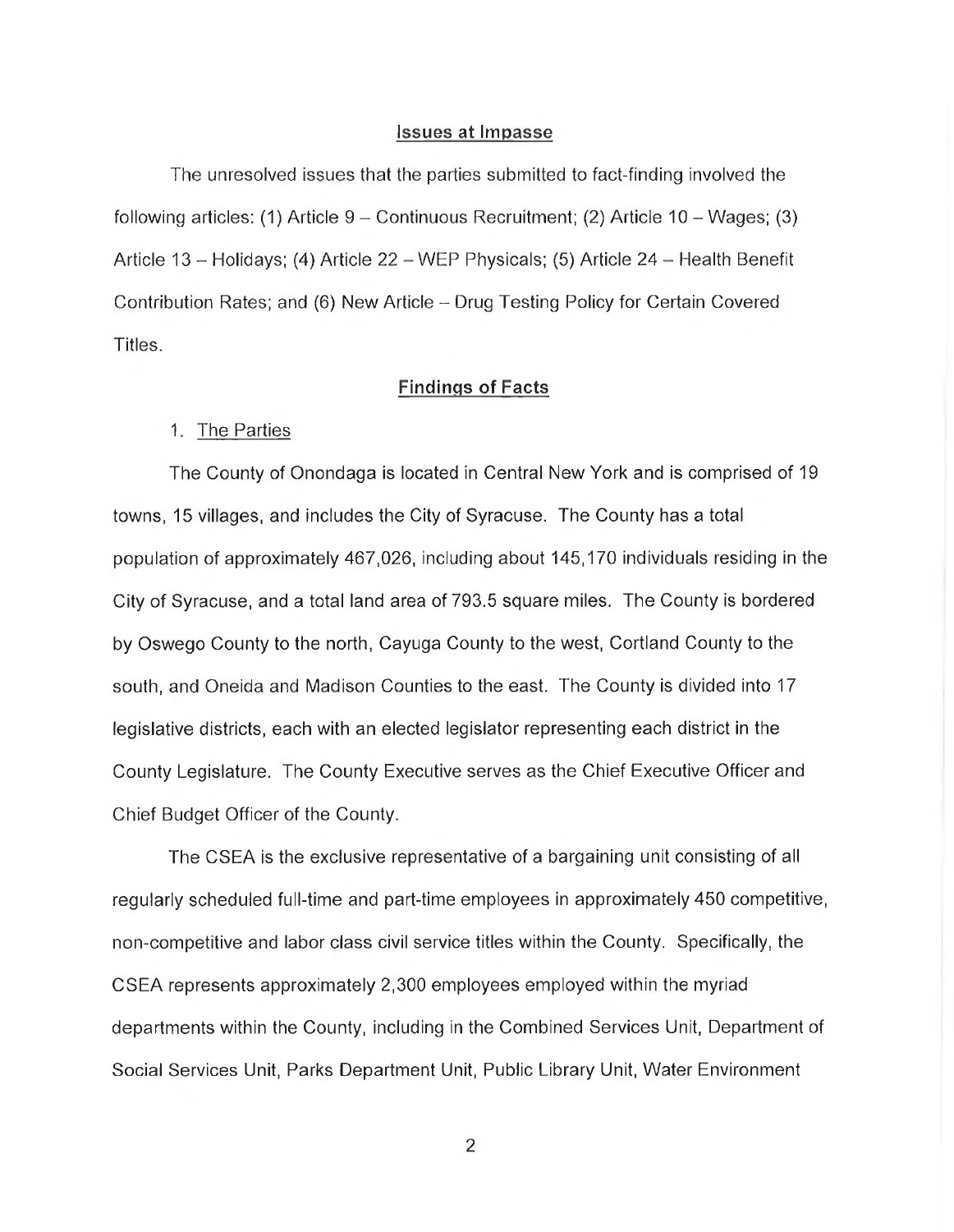Protection Unit, as well as certain titles employed within the Onondaga County

Correctional Facility ("OCCF") (Corrections Department Unit).

# **Report and Recommendations**

Each recommendation set forth below is presented after a summary of the

parties' respective positions.

# **1. Article 9 - Continuous Recruitment**

# A. County's Position - Continuous Recruitment

The County proposes to amend Article 9, Section II of the parties' CBA. First, the

County proposes that the third paragraph of that Section be eliminated and substituted

with the following language:

After a first failure in an evaluation period for a specific title, the employee shall not be eligible to bid on that job title for at least 6 months. After a second failure and beyond, for each failed attempt, the employee must wait at least one (1) year to participate in recruitment for that title. This applies to all locations for such title, however, the waiting period only applies for the specific title, within the same department, for which the employee failed the evaluation.

The County further proposes that the final sentence of the fourth paragraph of that

Section read: "It is the responsibility of the employee to re-bid after the six (6) month or

one (1) year waiting period is concluded."

# B. Union's Position - Continuous Recruitment

The CSEA has also proposed that the third paragraph of Article 9, Section II be

amended to provide for a 6 month waiting period after the first failure; for a 1 year

waiting period for subsequent failures; and that the respective waiting period apply only

for the specific title within the department for which the employee failed the evaluation.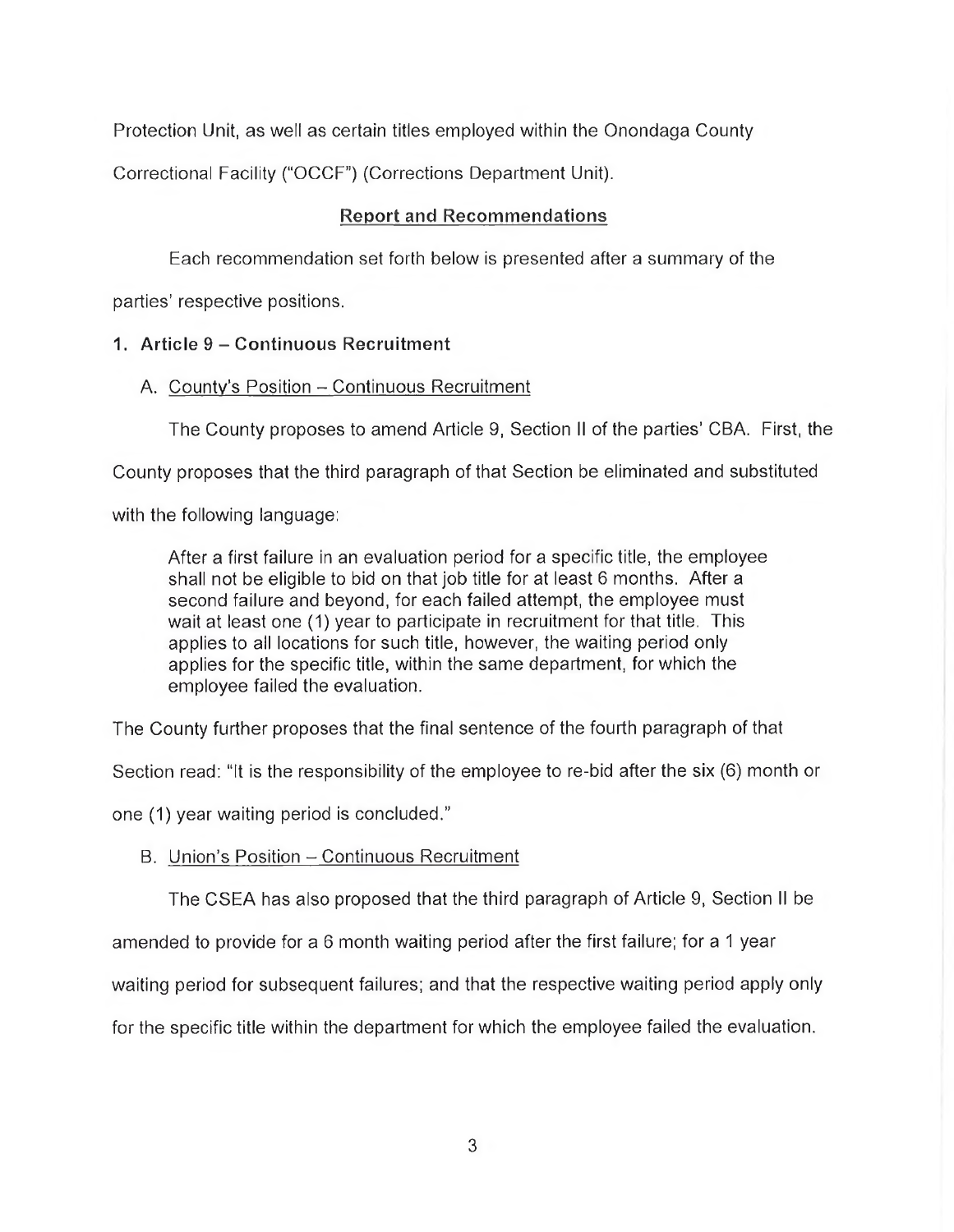## C. Recommendation - Continuous Recruitment

The Fact-Finder recommends the County's last proposal because it represents a position that was a true compromise between the County's original proposal on this issue and the Union's position on this issue. Both parties seem to realize that this modest resolution will be an important step to solving a problem that both parties seem to agree exists.

## **2. Article 10 - Wages**

The parties present the following wage proposals:

**County** 

| 2013:<br>2014:<br>2015:<br>2016:<br>2017: | $0\%$<br>1% with any period of retroactivity limited to 6 months from the date<br>of the Fact-Finder's decision<br>$2\%$<br>2%<br>2% |
|-------------------------------------------|--------------------------------------------------------------------------------------------------------------------------------------|
| Union                                     |                                                                                                                                      |
| 2013:<br>2014:<br>2015:<br>2016:<br>2017: | 2.75% retroactive to January 1, 2013<br>2.5% retroactive to July 1, 2014<br>2.5% retroactive to January 1, 2015<br>2.5%<br>2.75%     |

## A. County's Position - Wages

The County submits that its proposed raises and wage rates are, and will remain, competitive with comparable and surrounding jurisdictions. The County further contends that the Union's proposed increases and periods of retroactivity would impose significant costs on the County that are not justified or reasonable in light of the wages paid by comparable jurisdictions.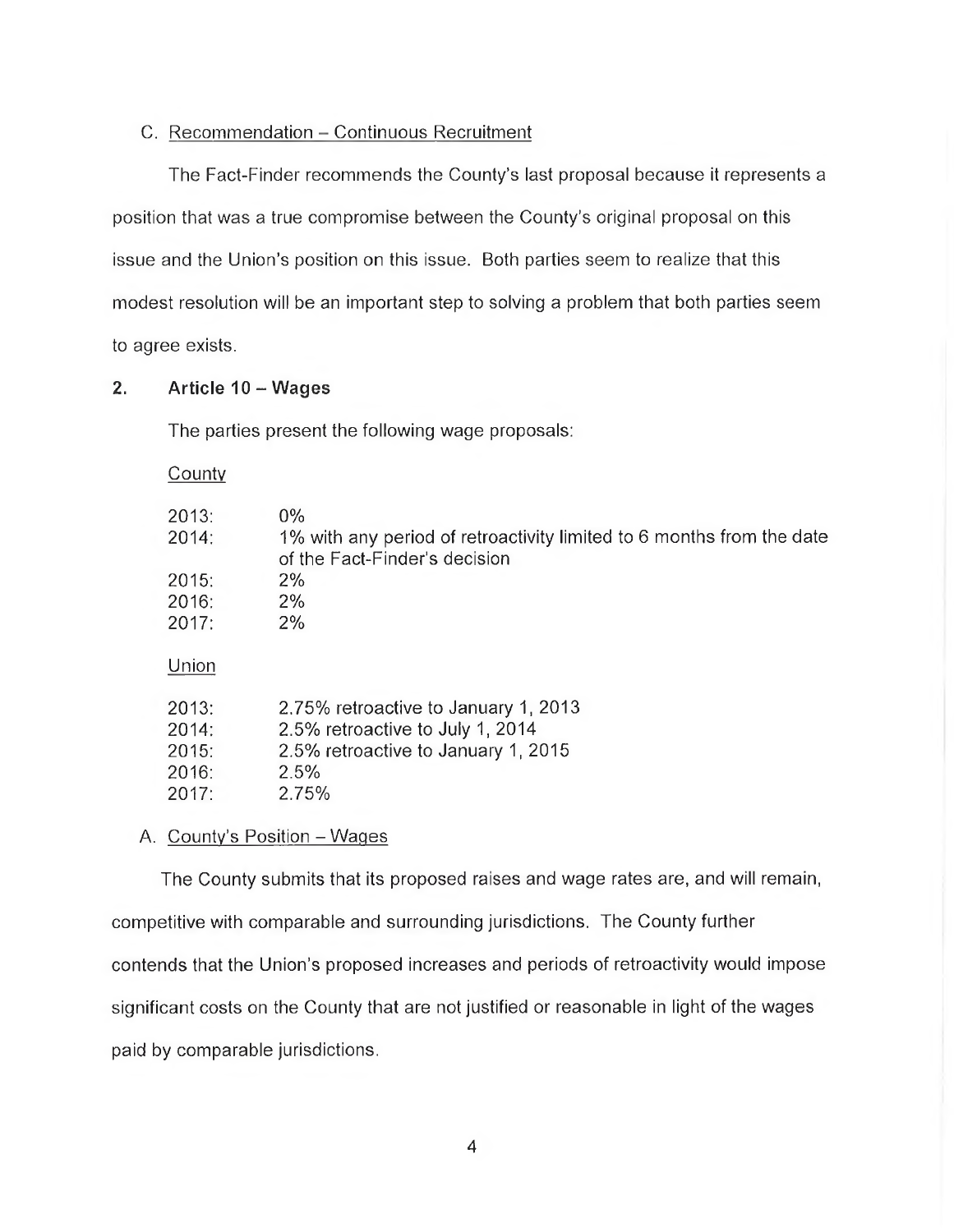The County submits that the overall economic status of the County must be taken into consideration when determining the County's future financial commitments, and that specific focus must be given to the financial challenges facing the County in the immediate future. The County notes that it has faced a dramatic rise in benefit costs, pension obligations, Medicaid costs, debt service and other "Major Budget Pressures", including transportation debt, labor costs, correctional health costs, infrastructure investments, federal inmate revenue loss and a "structural gap". The County further contends that sales tax collection  $-$  the largest source of revenue to its general fund  $-$  is tied to the overall economy and is highly volatile.

The County submits that its proposal represents reasonable increases that will preserve the competitive wages offered to the CSEA, while putting the County in a position to meet the financial challenges it believes it will face throughout the life of the new agreement.

#### B. Union's Position - Wages

The Union submits that the quality of life for employees of the bargaining unit is regressing, not advancing or keeping pace with the Consumer Price Index ("CPI"), and that the discretionary income of unit members falls far below that earned and enjoyed by other County employees. The Union claims that a review of the 2014 annual salaries of unit members depicts a 35% majority concentration of unit members earning between \$45,000 and \$49,000; 41% earning less than the average base of \$46,130; and 69 unit members earning \$25,000 to \$29,000. The Union contends that a 1% increase in the average annual salary of \$46,130, effective the first full payroll of 2014, would amount to \$461 less taxes, which the Union submits is considerably less than the CPI and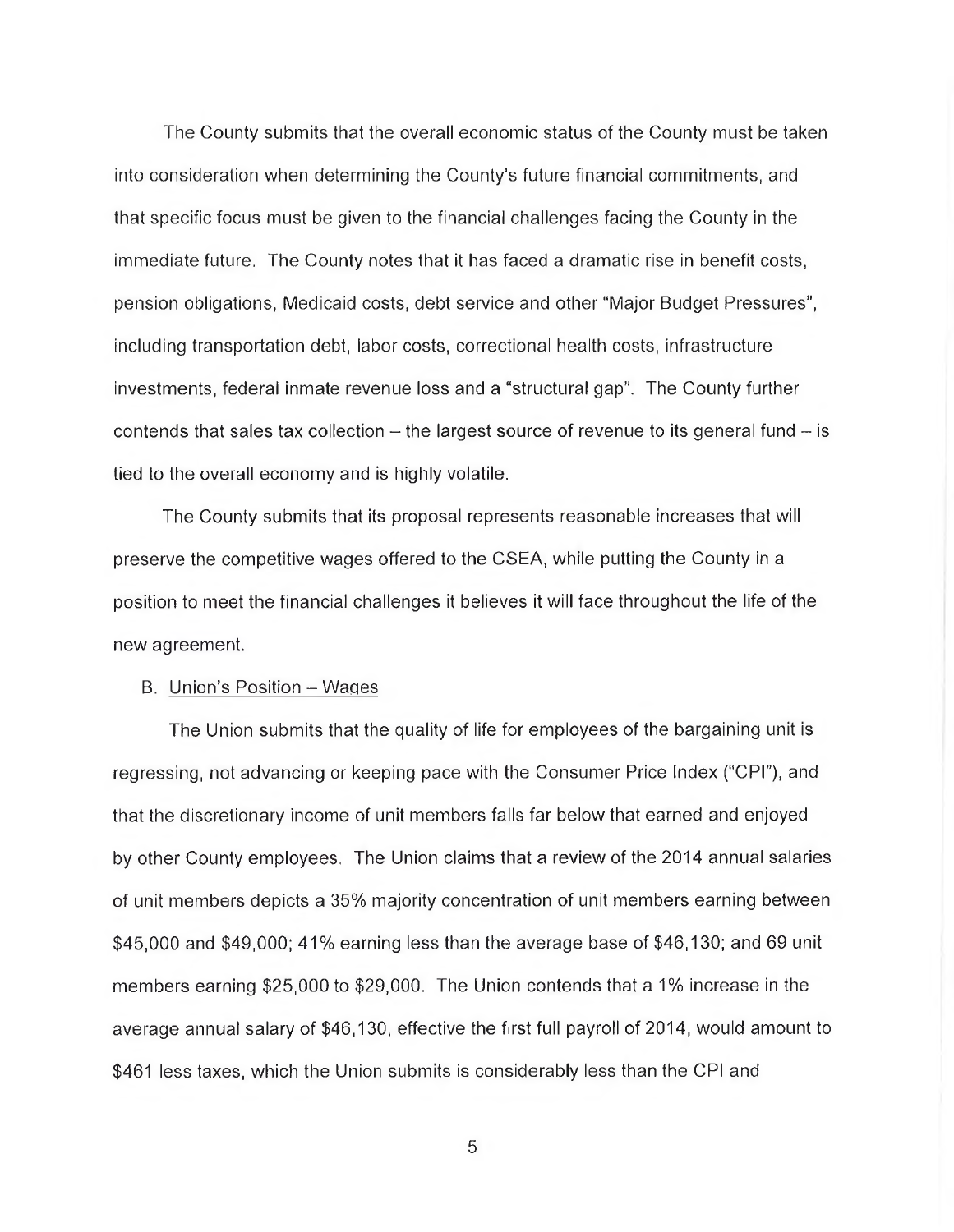significantly lower than the percent amount currently enjoyed by the Onondaga County Deputy Sheriff's Police Association.

The Union also contends that the County has the ability to pay the increases the Union has proposed, and the Union raises several points in support of this contention. First, the Union notes that the County's fund balance for 2013 was \$97 million, explaining that a 2.75% wage increase for CSEA bargaining unit members would amount to 3.0% of the 2013 fund balance and a \$1,268.56 less taxes average wage increase for each member of the bargaining unit, which it submits is considerably less than the average wage increase of a deputy, sergeant or lieutenant of the Onondaga County Deputy Sheriff's Police Association. Among the evidence submitted by the Union in support of its claim that the County has the ability to pay the proposed increases is (1) the 2013 State of the County Address; (2) the Comprehensive Annual Financial Report of Onondaga County, submitted by the Onondaga County Comptroller's Office on April 17, 2014; (3) the 2015 State of the County Address; (4) a newspaper article reporting on the County Legislature's suggested wage increases for certain County positions; and (5) the County's retention of outside legal counsel.

In further support of its proposal, the Union claims that CSEA unit members should receive the same wage increases as bestowed upon the Onondaga County Deputy Sheriff's Police Association through interest arbitration and, most recently, through the Tentative Agreement reached and ratified with the County in February 2015. The Union submits that CSEA unit members are an integral part in the overall success of the County and deserve to achieve economic success to the same degree as other bargaining units.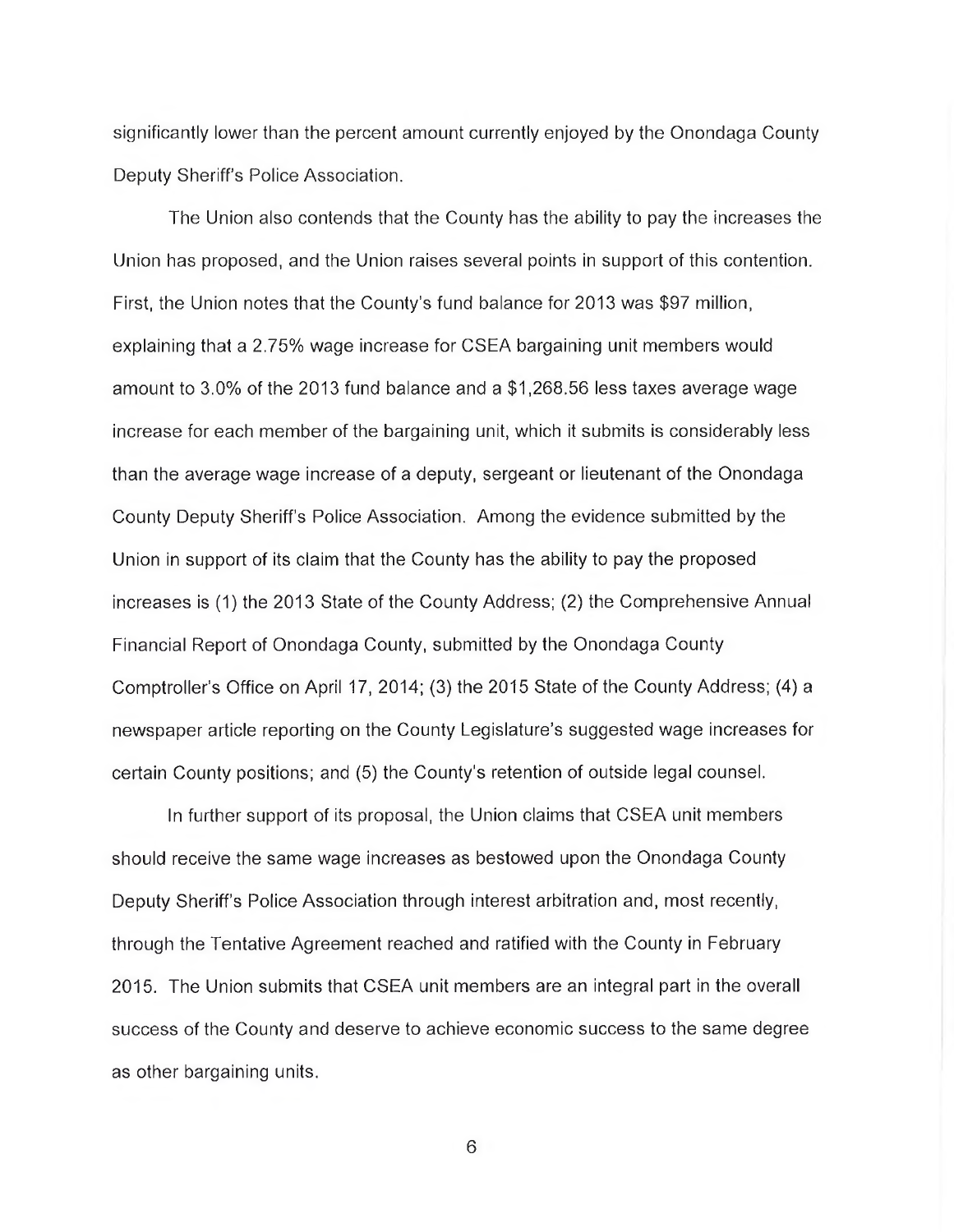## C. Recommendation - Wages

The Fact-Finder finds that both parties made compelling arguments regarding wages. The County identified the appropriate comparable; and Road patrol Deputy salaries are not appropriate comparables. However, the Fact-Finder finds that although CPI growth has been maintained, some increase to the wage settlement and some retroactivity is necessary in order to conclude the dispute. The Fact-Finder recommends the following:

- 1) Effective January 1, 2013, 0% wage increase;
- 2) Retroactive to July 1, 2014, unit members will be awarded a 2% wage increase on his/her base salary;
- 3) Effective January 1, 2015, unit members will be awarded a 2.25% wage increase on his/her base salary;
- 4) Effective January 1, 2016, unit members will be awarded a 2.25% wage increase on his/her base salary; and
- 5) Effective January 1, 2017, unit members will be awarded a 2.75% wage increase on his/her base salary.

#### **3. Article 13 - Holidays**

#### A. County's Position - Holidays

The County proposes increasing the number of holiday shifts that Department of Correction and 911 employees are required to work from seven holiday shifts to eight holiday shifts per year. The County submits that its proposal should be accepted because it had been agreed to in principle in mediation.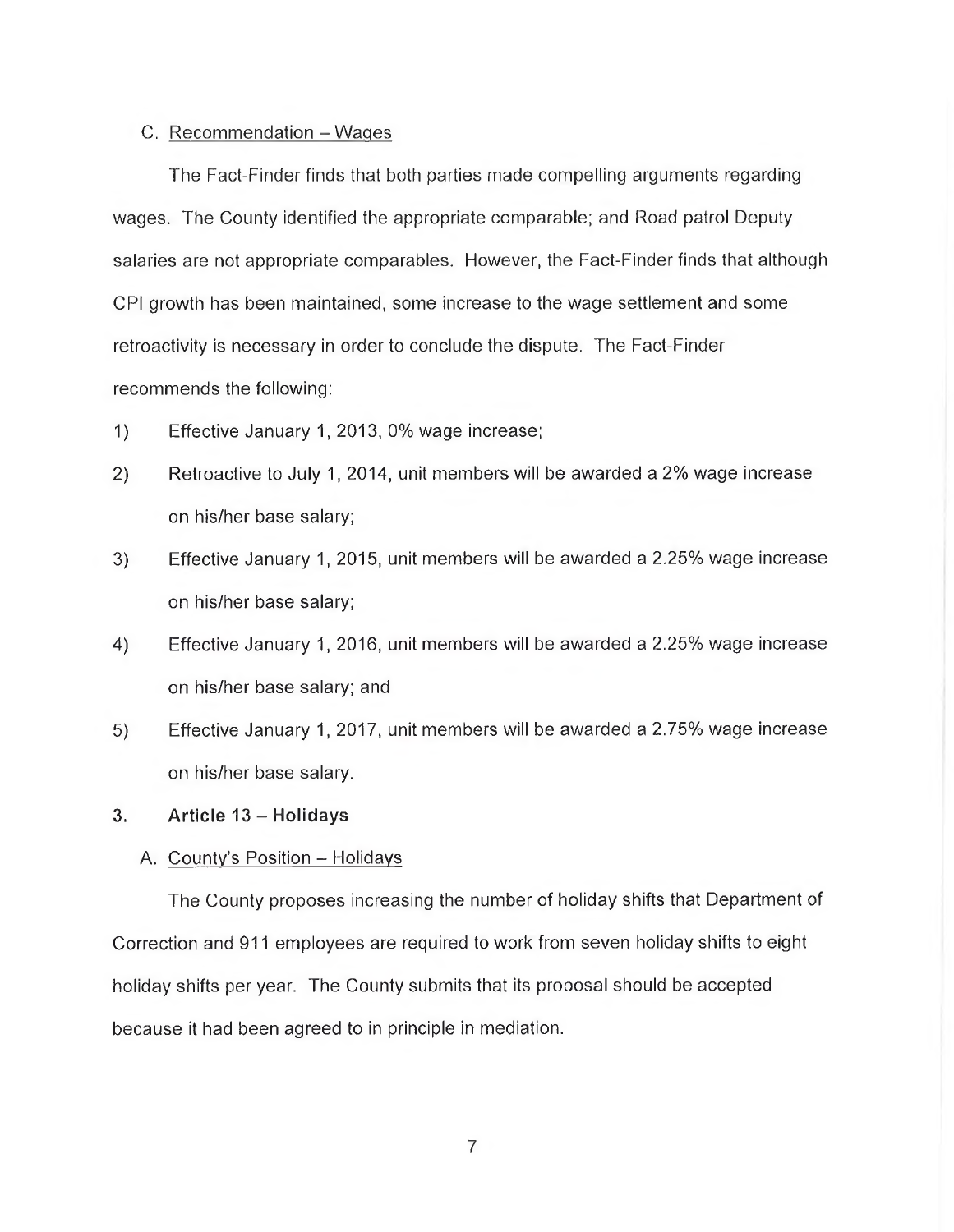## B. Union's Position - Holidays

The Union opposes the County's proposal as unnecessary, first, because most of the holidays rotate or are floating holidays, and second, because the CBA provides for mandatory overtime. The Union therefore submits that the parties maintain the status quo.

### C. Recommendation - Holidays

The Fact-Finder finds that change to this area of the contract is appropriate. This report calls for more wage growth than the County's evidence supported, and as such, concessions in this issue and other open items is appropriate. The Fact-Finder, however, recommends something different than requested by either party at the Fact-Finding. The Fact-Finder recommends an earlier Union proposal that the County had previously agreed to in early negotiation sessions. Pursuant to the below-identified recommended contract change, rather than working a set amount of holidays, individuals in the Department of Corrections and the Department of Emergency Communications will be required to work as they are scheduled, without any special treatment of holidays. The specific language that had been previously approved by the parties is set forth below:

The parties hereby agree to modify Article 13, Holidays, Section E as follows:

E. Eligibility

In order to be eligible for the holiday pay as defined in Section (A) and (C), those employees covered by this agreement must actually work their last scheduled work day prior to the holiday, the holiday when they are required to work, and their first scheduled work day after the holiday unless their absence was scheduled and approved in advance by the department head or authorized designee. All regularly scheduled employees shall be obligated to work no more than seven of the holidays, except **that Employees of the Department of Corrections and the Department of Emergency Communications (E-911) will be required to work as scheduled by the Department on all holidays, which may be more than seven holidays in a calendar year. Employees scheduled to work on holidays will not be eligible to use compensatory**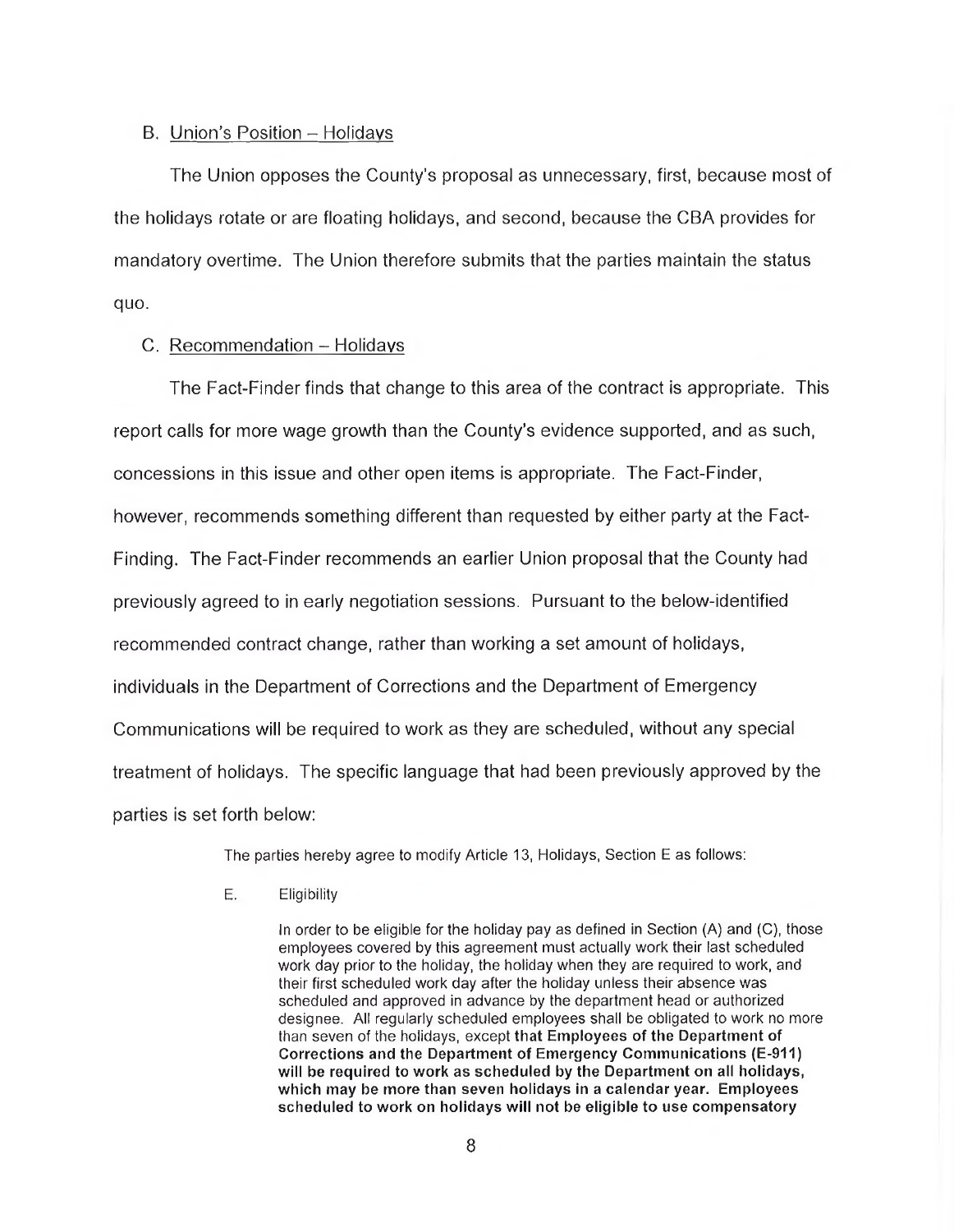**time, vacation, personal leave, or any other time off when scheduled on a holiday. Only vacations pre-approved in accordance with the vacation scheduling procedures of the collective bargaining agreement will be allowable and coverage on holidays takes precedence. If sick time is used on a scheduled holiday, the County may require a physician's statement (even for a one-day absence) regardless of the requirements set forth in Article 28, Sick Leave, Sections A through E.** fef^employees of-the Department-of-Emergency-Communications-which-shall-be-eight-(8)-of-the-<br>holidays-as-of-January-1, 2009, as enumerated in-Section-(A).

In instances where an employee was ordered or volunteered to work on an overtime basis on a holiday, the overtime worked shall count as one (1) day toward satisfying the seven holiday obligation set forth above. except for<br>employees of the Department of Emergency Communications where this shall not apply as of January 1, 2009. For example, an employee works from 7 a.m. -3 p.m. on Christmas Day. The employee then works from 3 p.m. - 11 p.m. on an overtime basis on that day. The employee would be credited with one holiday worked for their regularly scheduled hours worked and one holiday worked for the overtime hours worked for a total of two holidays worked toward satisfying the holiday requirement set forth above. In all cases, the employee must work a minimum of **eight** four-hours **(or a full shift if that is not eight hours)** on a holiday for this to apply **as only full shifts worked on holidays will count toward the required number of holidays to be worked in a calendar year, including overtime shifts.**

## **4. Article 22 - WEP Physicals**

#### A. County's Position - WEP Physicals

The County proposes to eliminate Article 22 from the CBA. The County submits that the annual physical examination requirement of Article 22 is outdated and no longer a necessary part of the work relationship between unit members and the County. The County further submits that the specific components of the Article 22 examination can be sufficiently provided by unit members' individual physicians at each member's own yearly physical. The County therefore contends that there is no longer a need for Article 22.

## B. Union's Position - WEP Physicals

The Union has agreed to eliminate Article 22 from the CBA, provided the County enters into a Memorandum of Agreement (1) revising the WEP Health and Safety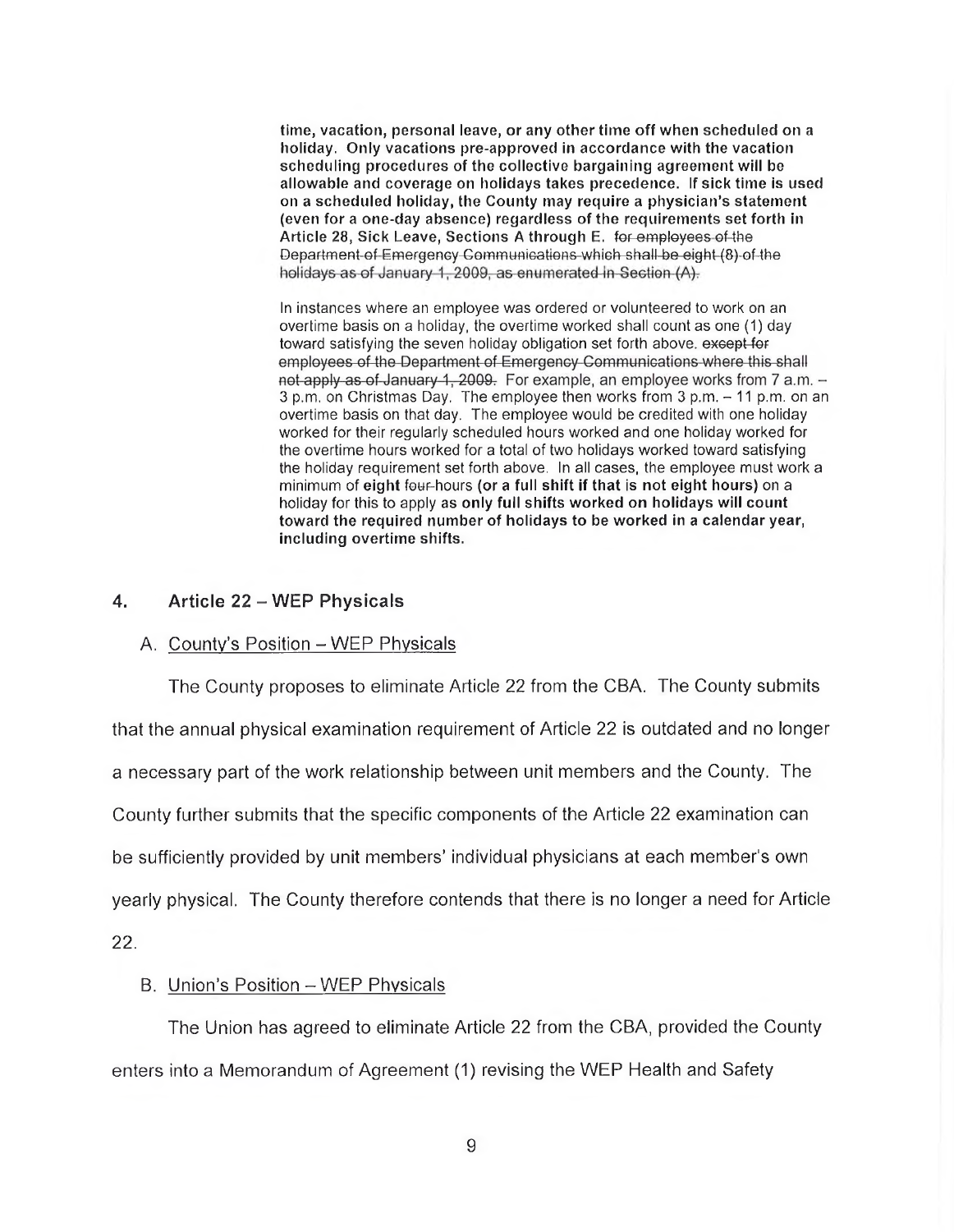Program Manual and (2) providing that the County will (a) bear all costs associated with annual physicals (including co-payments), and (b) give employees 4 hours paid time off in order to attend annual physicals.

C. Recommendation - WEP Physicals

The Fact-Finder recommends that:

- (1) Article 22 be eliminated from the CBA in its entirety: and
- (2) The County add an education component to the WEP's annual "Right-to-Know" training.

## **5. Article 24 - Health Benefit Contribution Rates**

#### A. County's Position - Health Benefit Contribution Rates

The County proposes a 15% per month employee contribution rate for individual and family coverage through the Onondaga County Health and Wellness Program ("OnPoint Program") effective January 1,2015, and 20% per month, effective January 1, 2016. This includes the same percentage contribution for both medical and prescription benefits.

The County contends that the Union has failed to recognize the changing conditions in this country given increasing medical and prescription costs and the passage of the ACA and the degree to which it altered the manner in which employers provide benefits to employees. The County contends that minimally increasing employee health benefit contribution rates is a simple and effective measure that is necessary to help offset just some of the costs related to health benefits that the County faces and will continue to face in the immediate future. In support of its contention, the County notes that other bargaining units in the County already contribute at least 15%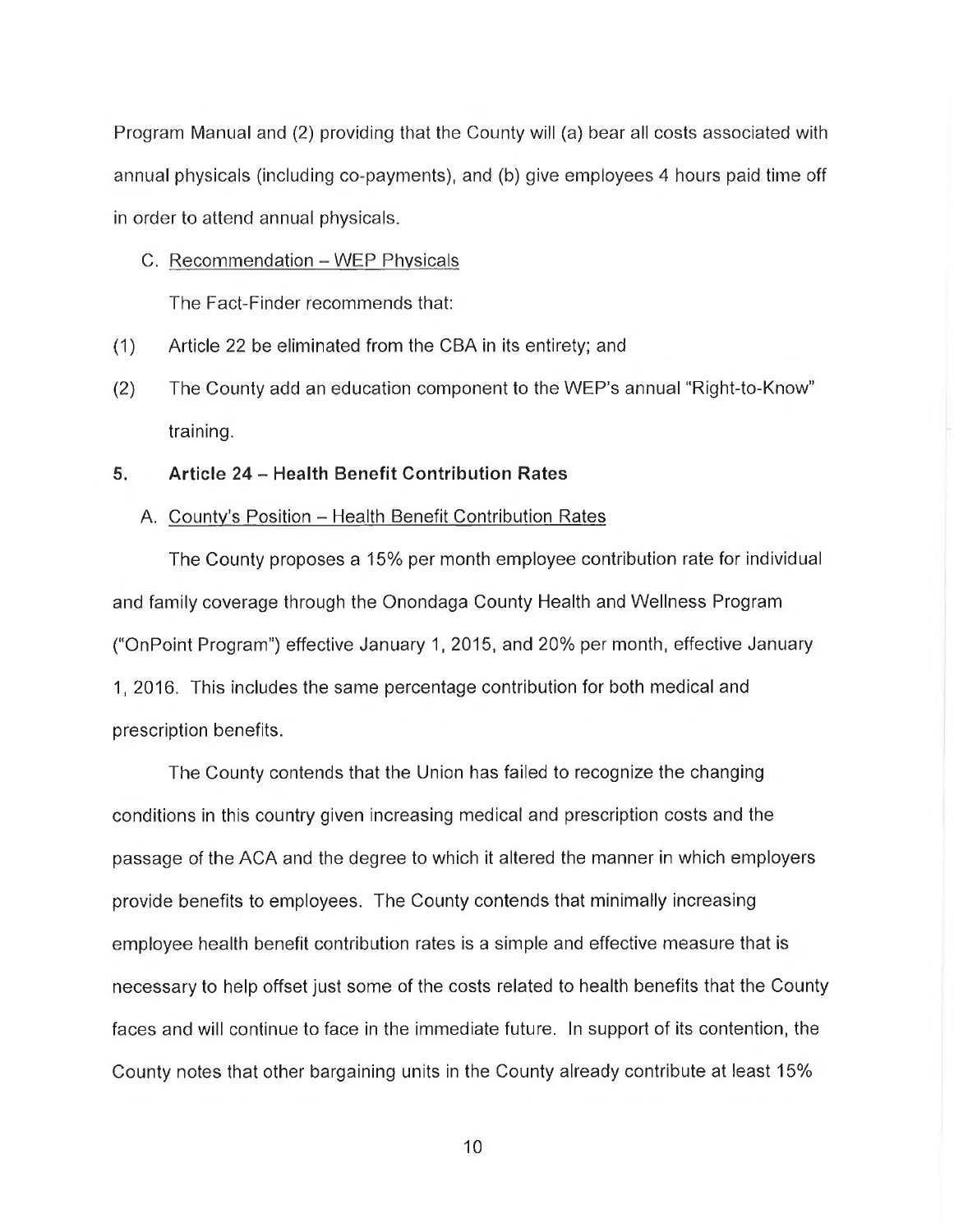toward the cost of their health insurance and some already have agreed to contribute up to 20%. The County submits that its proposal will bring CSEA contributions in line with other bargaining units in the County and in comparable counties.

The County contends that containing health benefit related expenses is of great importance to virtually all employers today, and that asking employees to incur a slightly higher percentage of the cost of health benefit contributions is appropriate in today's environment. The County submits that its proposal should therefore be adopted.

#### B. Union's Position - Health Benefit Contribution Rates

The Union concedes to a 15% per month employee contribution rate for individual and family coverage through the OnPoint Program. The Union objects, however, to the subsequent increase to a 20% per month contribution.

The Union submits that a 15% family health contribution increase for the 2015 fiscal year amounts to \$590.16. The Union contends that because the median salary range of the bargaining unit is \$46,130, such that a 2% wage increase for 2015 amounts to \$922.60, subtracting the 15% family health benefit contribution increase from that amount results in the County's proposed salary increase totaling \$332.44 (\$922.60 - 590.16). The Union contends, therefore, that the County's proposed salary increase for 2015 does not come close to a 1% wage increase on the median salary of \$46,130. The Union submits, therefore, that until the County places some "real money'' on the table, unit members will be set back by the proposed increase to a 20% per month contribution.

The Union contends that since the County sets the premium rates, the Union does not know what the health benefit rate increases will be in upcoming years, but that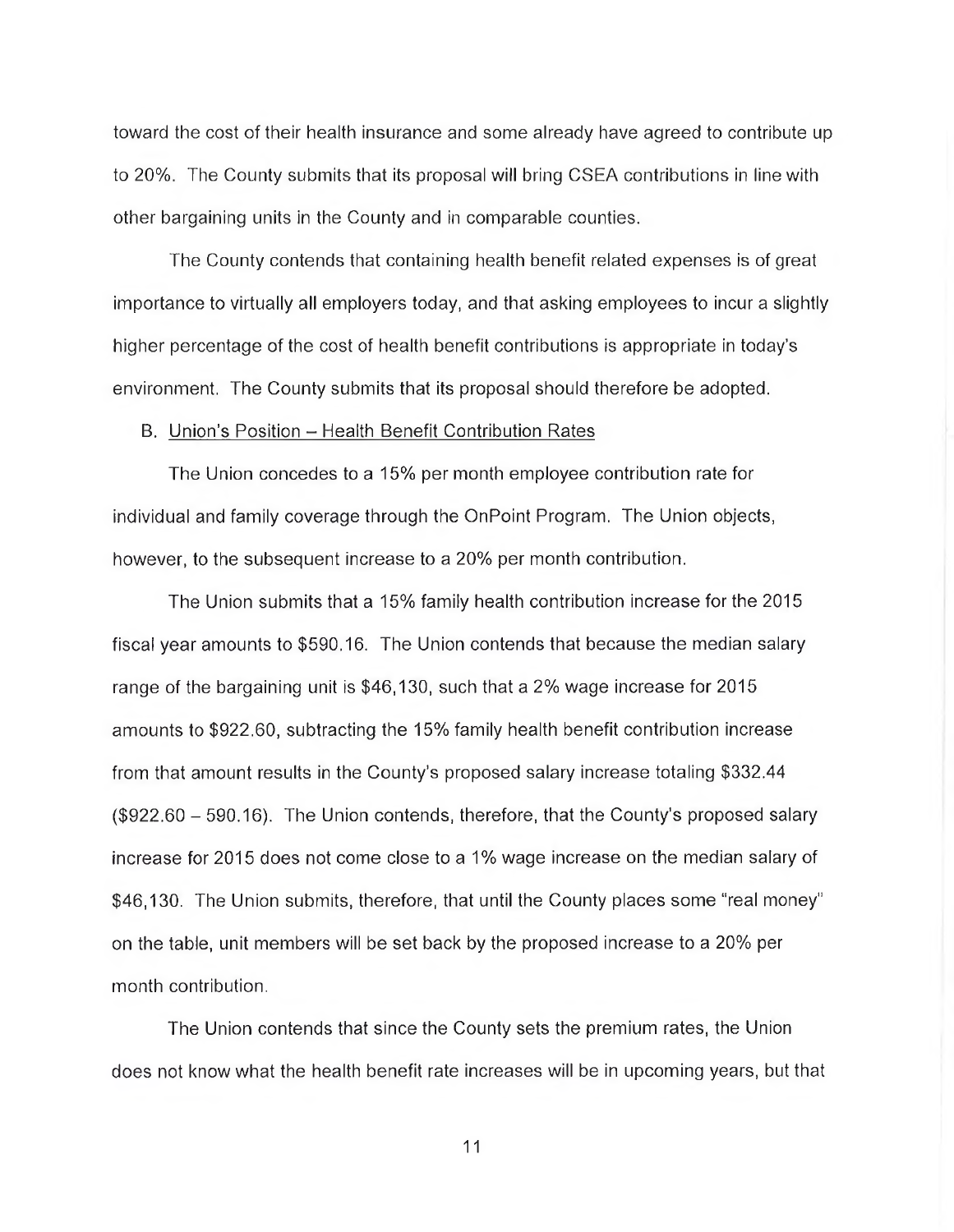any expectation of health benefit rates decreasing is unrealistic. The Union further submits that, based on the health benefit expenditures from 2007 to 2013, it is clearly evident that the County has been able to contain rising health care costs.

### C. Recommendation - Health Benefit Contribution Rates

The Fact-Finder recommends that, effective upon ratification, health and dental benefit contributions for bargaining unit members will be 17.5% per month for the medical and prescription drug components (all portions of the plan for individual and family coverage) and that the percentage will increase to 20% effective January 1, 2016.

## **6. New Article - Drug Testing Policy for Certain Covered Titles**

## A. County's Position - Drug Testing Policy for Certain Covered Titles

The County seeks to add an article to the CBA that establishes a drug and alcohol testing policy (the "Policy") for identified safety-sensitive positions. The County submits that implementation of the Policy is critical in order to ensure the safety of its residents, CSEA unit members, and individuals incarcerated within its correctional facility. The County contends that the parties have engaged in extensive negotiations over the titles to be covered by the Policy, transportation and mileage reimbursement related to carrying out the requirements of the Policy, and the effect the Policy would have on the parties' disciplinary procedure. The County specifically submits that it has bargained in good faith by limiting the scope of the Policy to cover unit members who occupy safety-sensitive titles, including, but not limited to, specific armed probation personnel, corrections personnel, emergency communications personnel, Hillbrook Juvenile Detention personnel, and Onondaga Community College personnel.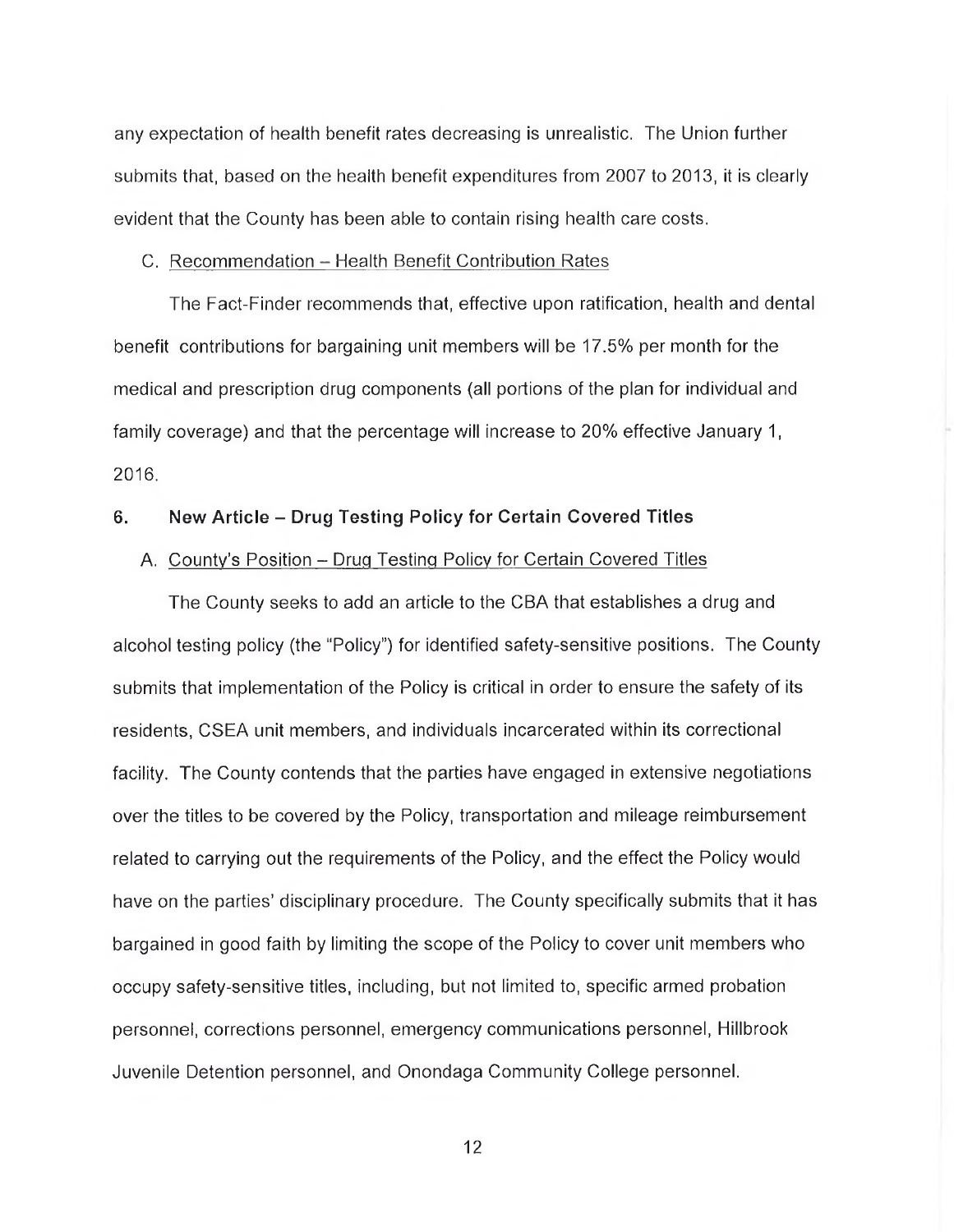The County further contends that requiring public employees, particularly those engaged in public safety and law enforcement-type duties, to comply with a drug and alcohol testing policy is essential to ensure the safety of County employees and individuals with whom County employees come into contact, and that such a policy in no way places unreasonable expectations on employees or constitutes an intrusion on members' privacy rights.

The County also notes that, consistent with the notion of internal equity, other bargaining units within the County are already subject to a drug testing policy similar to the one being negotiated by the parties here. Further, the County relies on evidence showing that other counties, including Cortland, Erie and Madison, all have similar contractual provisions, and that in 2012, Cayuga County put a similar program in place for *all* CSEA employees (not just those in safety sensitive positions).

The County submits that the potential impact of employees who abuse drugs and alcohol can trigger additional financial liability for the County, including increased medical costs and costs associated with increased absenteeism. The County argues that a 2011 study suggests that the implementation of a drug and alcohol testing policy may directly result in increased productivity, lower absenteeism rates, fewer workers' compensation claims, and diminished workforce turnover.

#### B. Union's Position - Drug Testing Policy for Certain Covered Titles

The Union submits that the County has never supported its proposal with any evidence or justification of a problem. The Union further submits that the County must pay for the costs of all drug and alcohol testing, including confirmatory and split sample testing, which is an expense.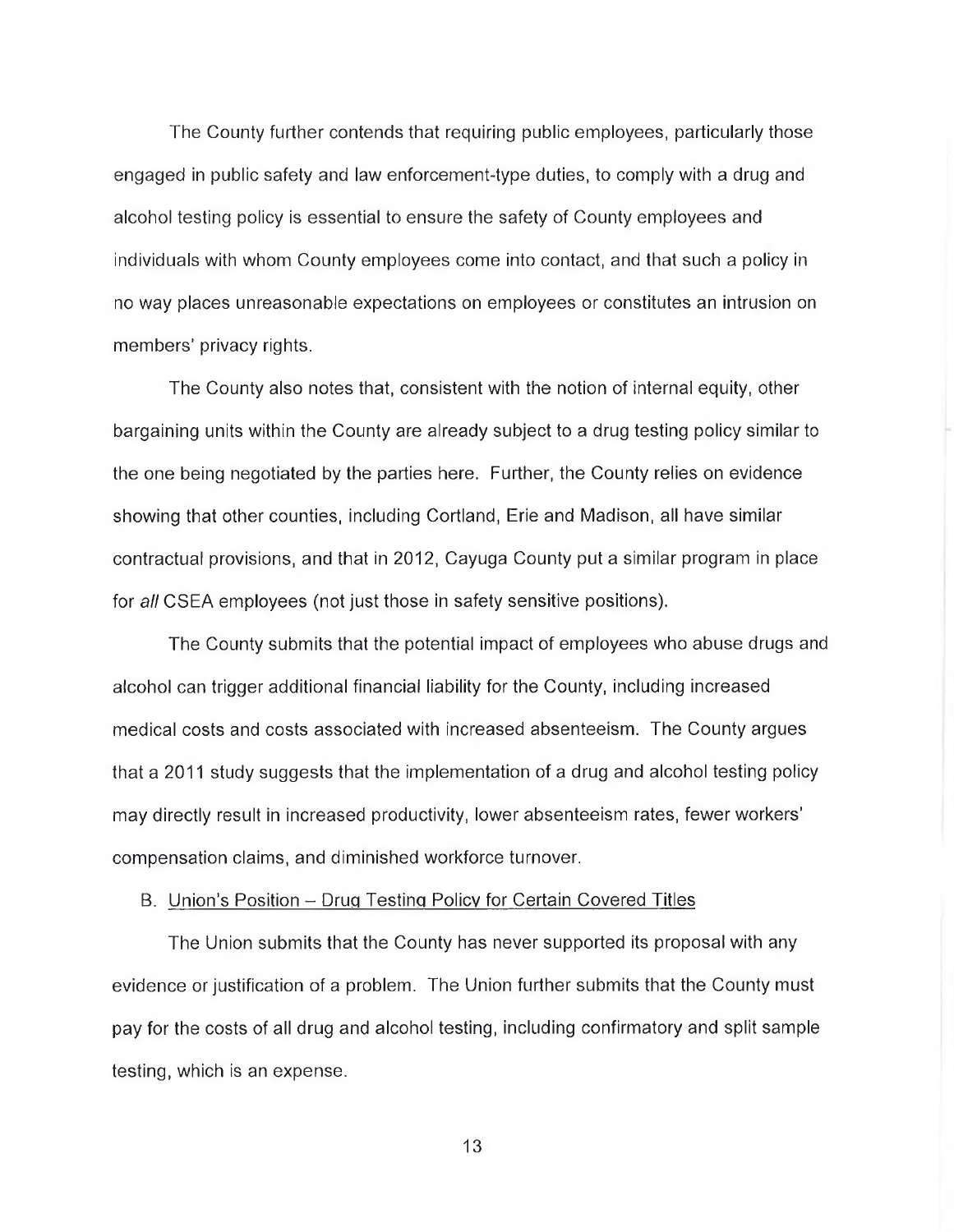Concerning the substance of the Policy, the Union contends: (1) the Policy essentially gives the County "carte blanche" to subject any employee to the testing process, regardless of the safety sensitivity of the subject employee's position, and is therefore unacceptable; (2) the Policy's "reasonable suspicion" language is markedly different from the federal regulations; (3) the Policy should specify what training supervisors receive and set clear protocol/parameters regarding the release and retention of testing records, granting access only to the tested employee; and (4) the County should specifically ensure that the MRO and SAP are different persons so as to avoid the potential for a conflict of interest. The Union further opposes the attachment of the Onondaga County Work Rules to the Policy.

## C. Recommendation - Drug Testing Policy for Certain Covered Titles

The Fact-Finder recommends that the parties implement the comprehensive drug testing policy for all safety sensitive positions as negotiated by the parties and affixed to the prior Tentative Settlement Agreement. The copy previously and fully negotiated by the parties and now recommended by the undersigned Fact-Finder is attached to this report.

#### **Conclusion**

The recommendations above strike a reasonable balance between the parties' interests.

Michael G. Whelan Fact-Finder

 $315$ 

14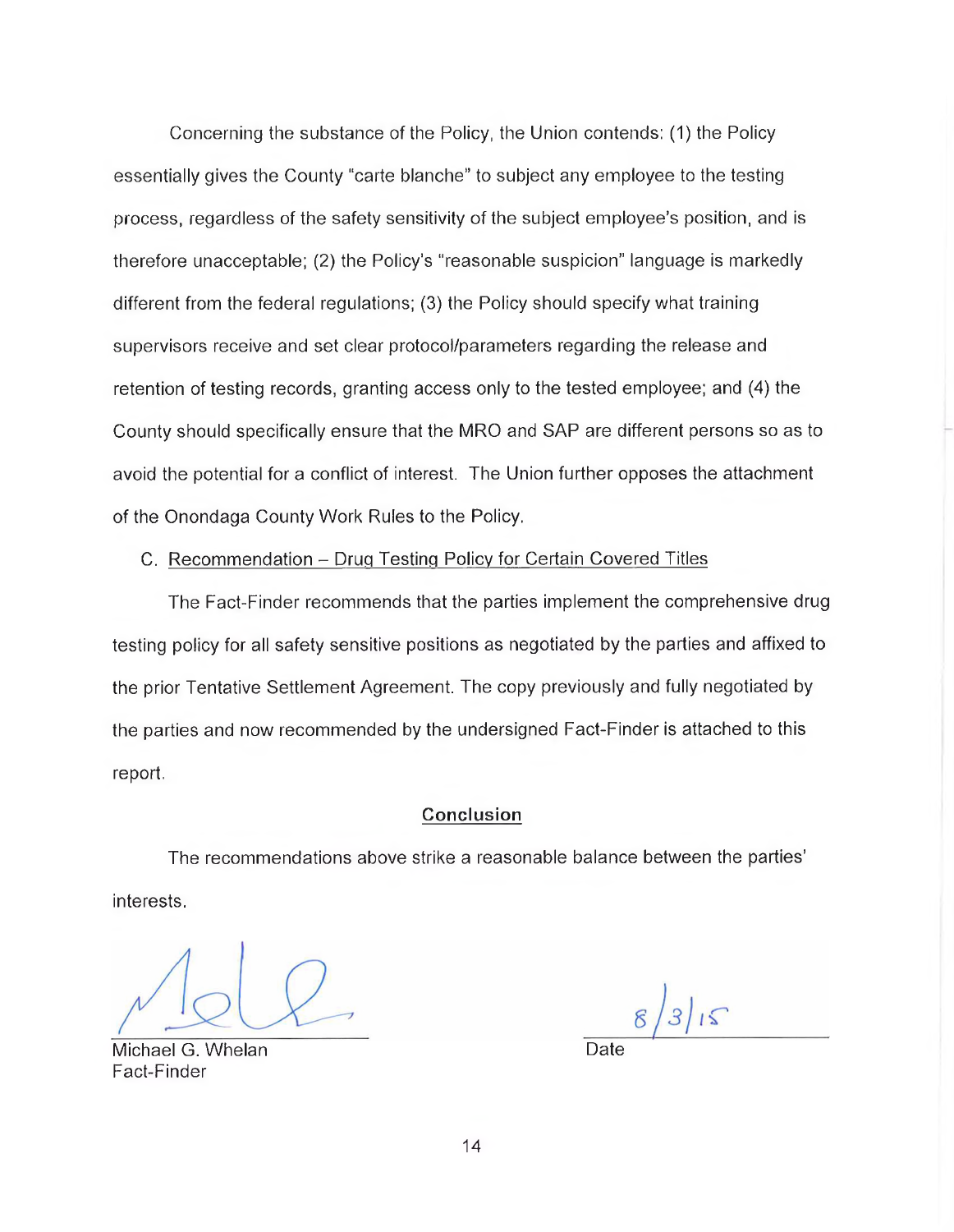#### **APPENDIX K**

## **ONONDAGA COUNTY DRUG AND ALCOHOL TESTING POLICY FOR CSEA**

## **I. Purpose**

To establish a drug and alcohol testing program for employees of Onondaga County (the "County") holding and serving in positions referenced in Section **II,** below, that are represented by the Civil Service Employees Association ("CSEA").

## **II. Covered Titles**

#### **Probation**

Probation Officer Probation Officer (Sp Spkg) Probation Officer Minority Group Specialist Probation Supervisor Probation Trainee Probation Trainee (Minority Group Specialist) Probation Trainee (Sp. Spkg)

#### **Corrections**

Correction Officer Trainee Correction Officer Senior Correction Officer Correction Sergeant Correction Lieutenant Correction Counselor I Correction Counselor **II** Casework Supervisor Education Programs Supervisor

#### **Emergency Communications**

Telecommunicator Public Safety Dispatcher Public Safety Shift Supervisor Supervisor of Dispatch Operations Supervisor of Shift Operations

#### **Ilillbrook**

Detention Home Aide Detention Home Counselor I Detention Home Counselor **II** Teacher

#### o c c

Campus Security Officer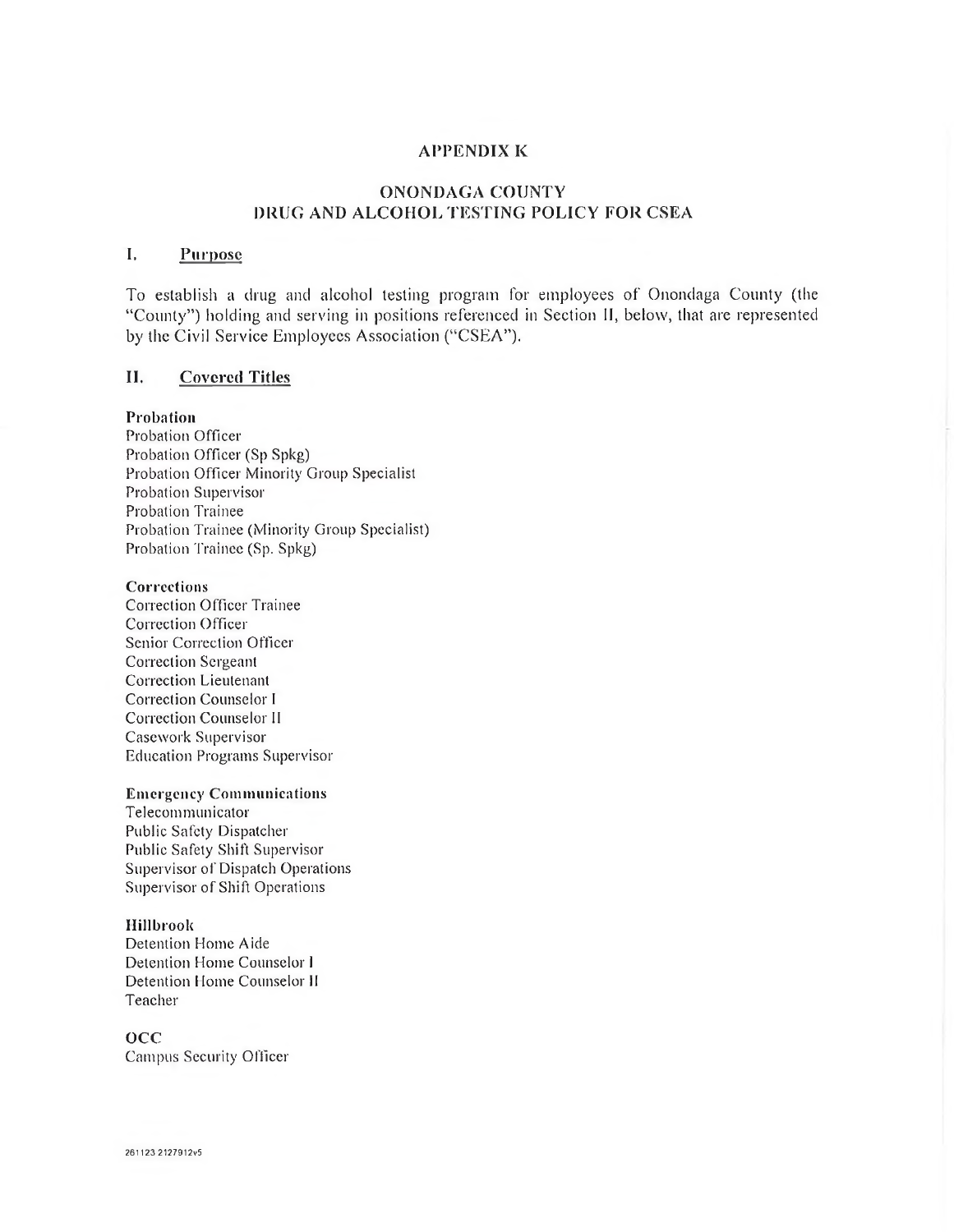## III. Definitions

## Alcohol

The intoxicating agent in beverage alcohol, ethyl alcohol, or other low molecular weight alcohols, including methyl and isopropyl alcohol.

## Breath Alcohol Technician (BAT)

A qualified individual who instructs and assists individuals in the alcohol testing process and operates an evidential breath testing device. The confirming testing device must utilize infrared technology or a blood test.

## BAC

Blood Alcohol Concentration (BAC) is the content of alcohol in an individual's blood based on the breathalyzer test or blood test.

## Confirmation Test

For alcohol testing, a second test following a screening test with a result of greater than .02, that provides quantitative data of alcohol concentration. For controlled substance testing, a second analytical procedure to identify the presence of a specific drug or metabolite which is independent of the screen test and which uses a different technique and chemical principle from that of the screen test in order to ensure reliability and accuracy. (Gas chromatography/mass spectrometry (GC/MS) is the only authorized confirmation method for cocaine, marijuana, opiates, amphetamines, and phencyclidine.)

## Medical Review Officer (MRO)

A licensed physician responsible for receiving laboratory results generated by the County drug test program, who has knowledge of substance abuse disorders and has appropriate medical training to interpret and evaluate employee's confirmed positive test result together with his or her medical history and any other relevant biomedical information.

## Prohibited Conduct

Conduct which is prohibited is described in Section VII of this policy.

#### Refusal to Submit

An employee who (1) fails to provide adequate breath for testing without a valid medical explanation after he or she has received a notice of the requirement for the breath testing; (2) fails to provide adequate urine for drug testing without a valid medical explanation after he or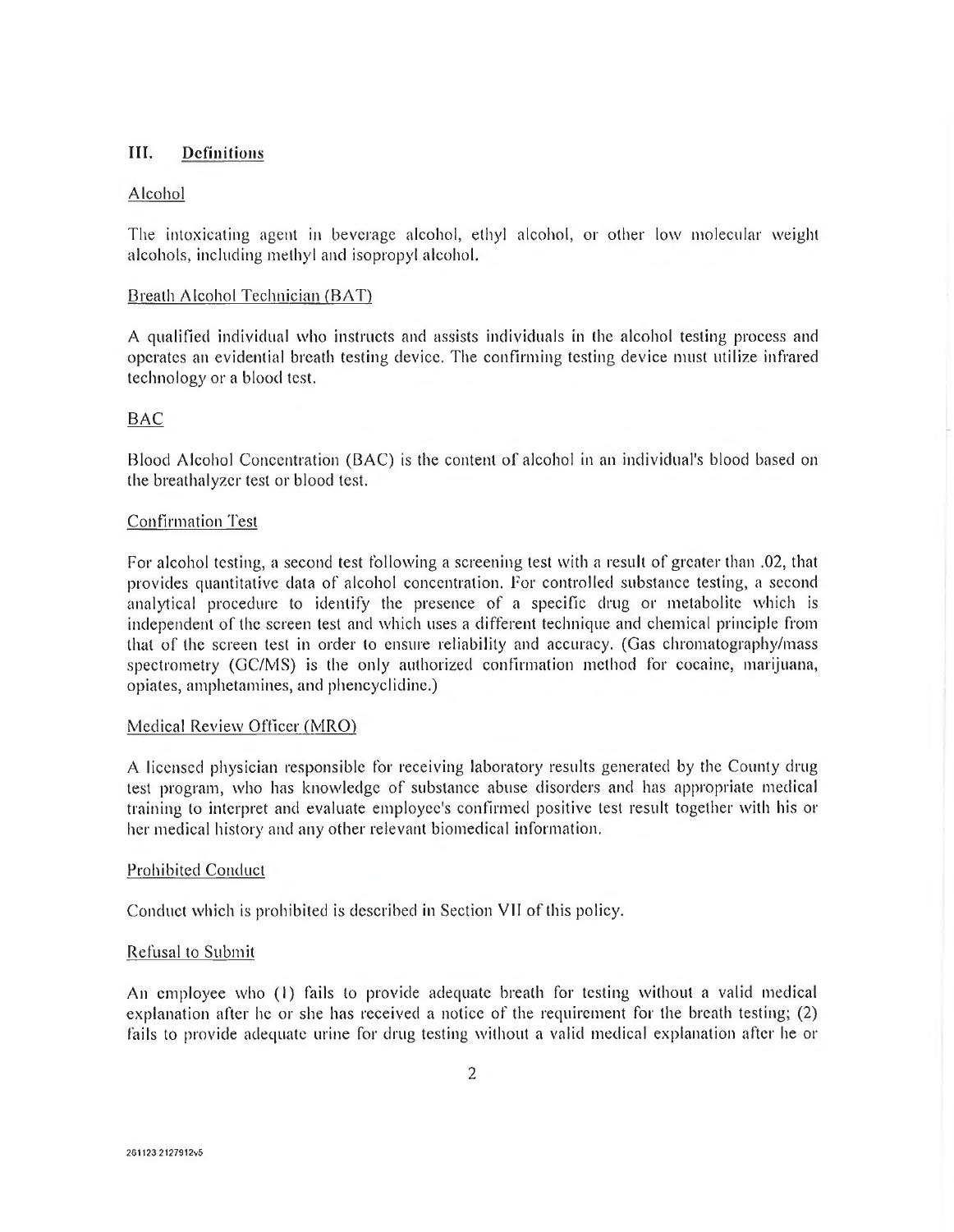she has received notice of the requirement for urine testing; (3) engages in conduct that clearly obstructs the testing process; or (4) otherwise refuses to submit, will be classified as having refused to submit to an alcohol or drug test.

#### Screening Test

In alcohol testing, means an analytical procedure to determine whether an employee may have a prohibited concentration of alcohol in his or her system. In drug testing, an immunoassay procedure to eliminate "negative" urine specimens from further consideration.

#### Substance Abuse Professional

A substance abuse professional means a licensed physician (Medical Doctor or Doctor of Osteopathy), or a licensed or certified psychologist, social worker, employee assistance professional, or addition counselor (certified by the National Association of Alcoholism and Drug Abuse Counselors Certification Commission) with knowledge of an clinical experience in the diagnosis and treatment of alcohol and drugs-related disorders.

### **IV. Testing**

There are several occasions when an employee will be subject to drug and alcohol screening tests pursuant to this policy.

#### a. Random Testing

Random testing is unannounced testing for alcohol and drugs administered in a statistically random manner throughout the year to employees in ratios so that all employees have an equal probability of selection each time a random test is administered.

Random drug and alcohol testing may be conducted at any time during the employee's regularly scheduled tour of duty.

Random drug and alcohol tests will not exceed ten percent (10%) of the aggregate number of all authorized positions for all covered titles per year. One name will be randomly selected per draw.

The test must be scheduled (if at all) within thirty (30) days of the drawing of the employee's name.

No more than one test will be conducted at the same time of the day.

A draw will be nullified within thirty (30) days if the employee is unavailable due to scheduled time off.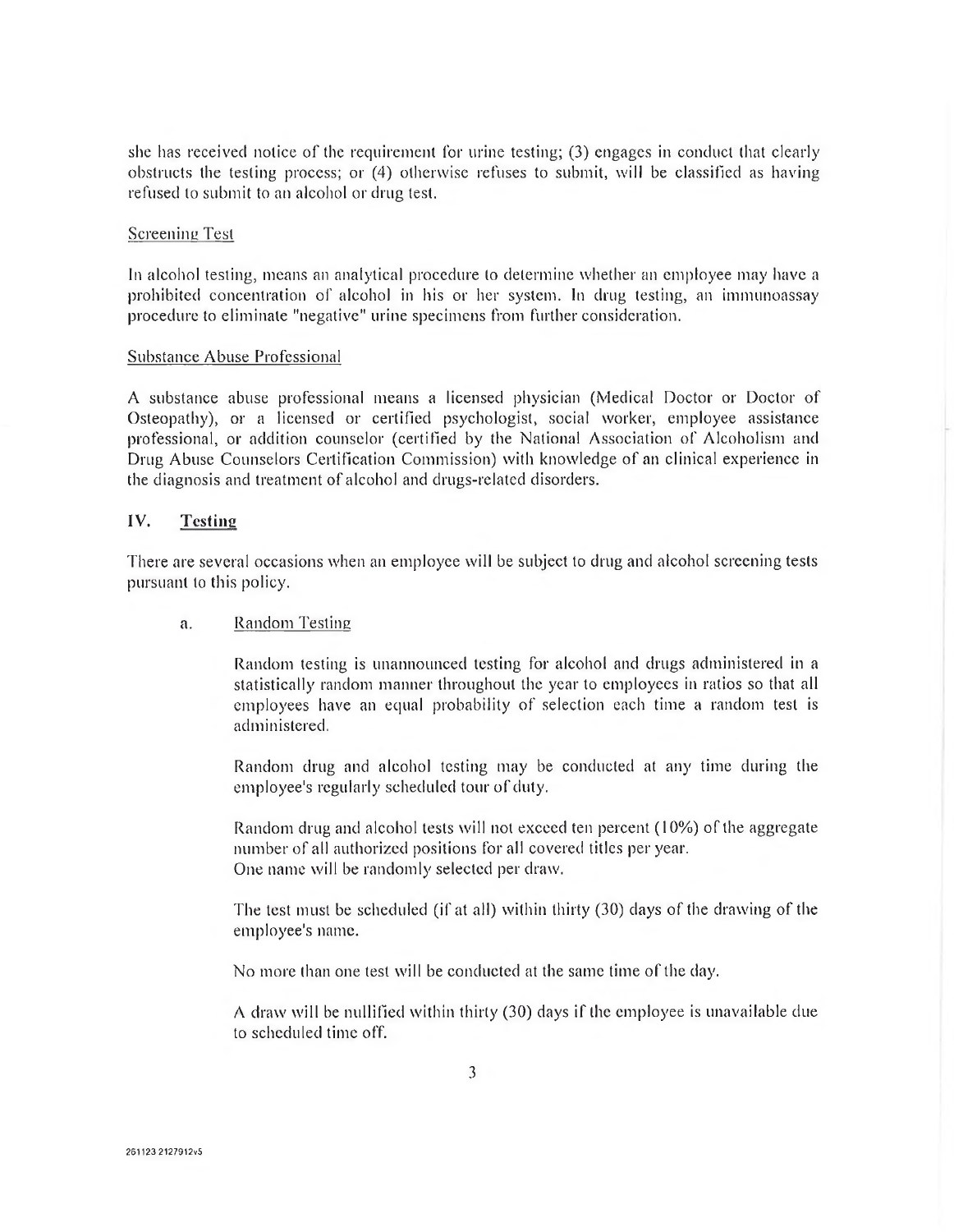#### b. Reasonable Suspicion Testing

Reasonable suspicion testing is alcohol and drug testing that the County will conduct when it has reasonable suspicion to believe that a employee has engaged in conduct prohibited by this policy. Reasonable suspicion must be based upon specific, contemporaneous, articulable observations concerning the appearance, behavior, speech, or body odors of a employee by an County official who has received required training to recognize probable alcohol misuse or drug use.

The County will, if possible, administer a reasonable suspicion alcohol and/or drug test within 2 hours of the reasonable suspicion determination, but in no event more than eight (8) hours following the determination. In the event that these time periods are not met, the County will prepare and maintain on file a record stating the reasons the alcohol and/or drug test was not promptly administered.

The County will not permit any employee to report for duty or remain on duty while the employee is under the influence of, or impaired by, alcohol as shown by the behavioral, speech, and performance indicators of alcohol misuse, until an alcohol test is administered and the employee's blood alcohol concentration measures less than .02 or 24 hours have elapsed following, a determination that reasonable suspicion exists to believe that the alcohol prohibitions of this policy have been violated.

A written record shall be made of observations leading to reasonable suspicion, signed by the supervisor or person who made the observations, within twenty-four (24) hours of the observed behavior or before the results of drugs test are released, whichever is earlier.

Reasonable suspicion drug and alcohol testing may be conducted at any time the employee is on duty for the County.

c. Return to Duty Testing

Return to duty testing is alcohol and drug testing conducted after an employee has engaged in prohibited conduct under this policy, completed counseling prescribed by a substance abuse professional, if any, and prior to his/her return to duty. Before an employee may return to duty, he/she must undergo return to duty testing with an alcohol test result indicating a BAC of less than .02 and a drug test indicating a verified negative result of tested drugs.

d. Follow-up Testing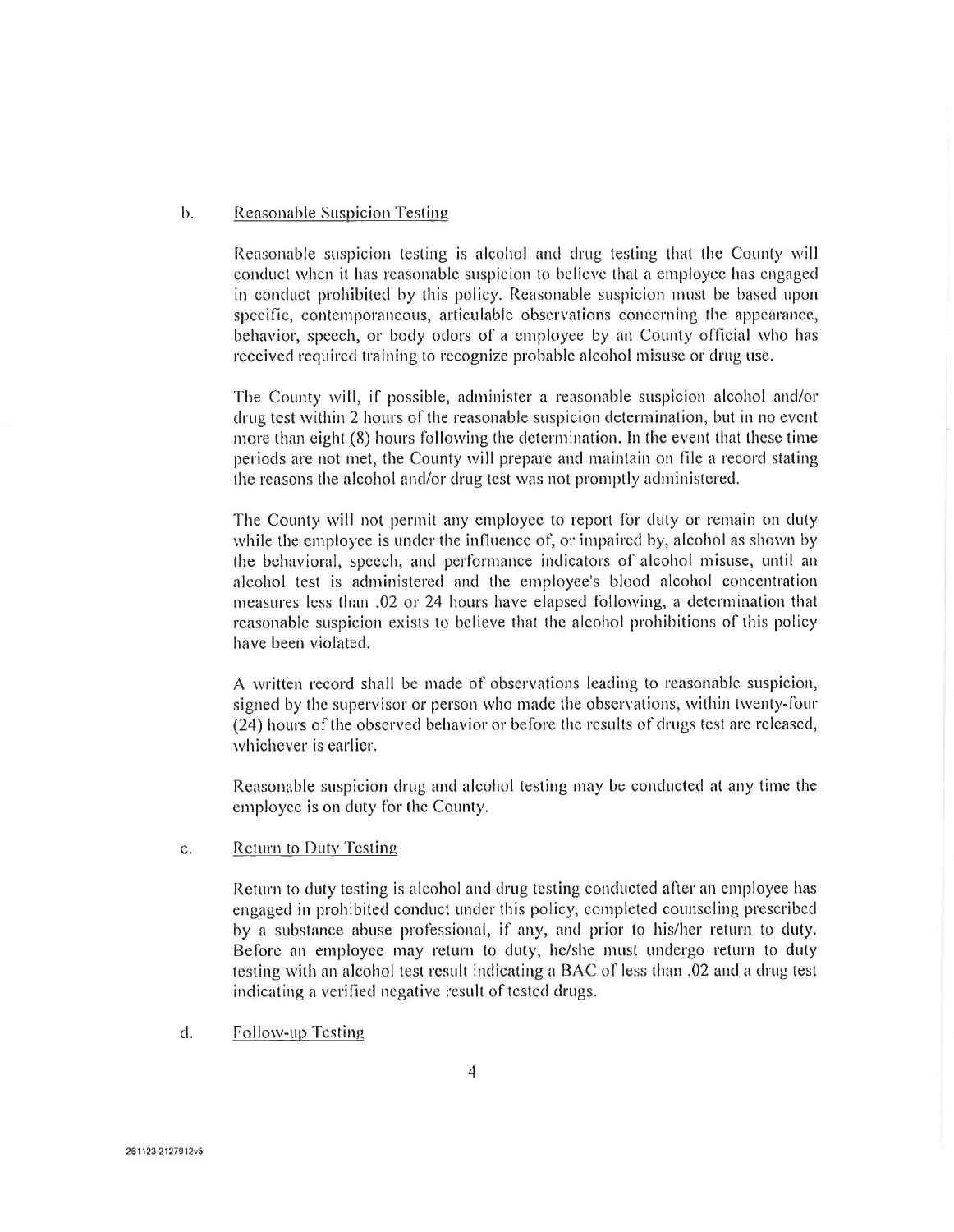Follow-up tests are given following a determination by the Substance Abuse Professional (SAP) that an employee is in need of assistance in resolving problems associated with misuses of alcohol and/or tested drugs. This is an unannounced test, given at least six (6) times within twelve (12) months with the actual frequency and number of tests determined by the SAP, but in no event may the follow-up testing continue for a period beyond sixty (60) months from the employee's return to duly. The SAP may terminate the requirement of follow-up testing at any time after the first six (6) tests have been administered if he/she determines that follow-up testing is no longer necessary.

#### e. Testing Costs

The cost of all testing under this policy except as provided in Section V, Drug  $\&$ Alcohol Testing Procedures (b) Alcohol and (c) Tested Drugs for the confirming test of a split sample which confirms an initial positive test shall be paid by the County.

#### V. **Drug and Alcohol Testing Procedures**

#### a. Privacy and Dignity:

Testing will be conducted in a location that affords visual and aural privacy to employees being tested. Employees shall have the right to refuse to participate in any testing which requires the provision of a urine sample while under direct observation.

#### b. Alcohol:

Alcohol testing will be administered by a Breath Alcohol Technician (BAT). If the initial test reveals a BAC of greater than .02, at the employee's option a confirmatory test (infra-red breathalyzer or blood test) will be performed at that facility. The completed confirmatory test result is the final test result for purposes of this policy. The County requires that the cost for the confirmatory test will be the employee's responsibility if the employee elects to have the test and such test confirms a positive test result. If the employee is ultimately exonerated based on the results from the confirmatory test, the County shall reimburse the employee for his/her costs for the confirmatory test. Payment will be made within two full pay periods following receipt by the employee of notice from the County of the exoneration. If the final test result reveals a BAC greater than .02 but less than .04 the employee will not be permitted to work for 24 hours. The employee will be eligible to use leave accruals (but not sick leave) during this 24 hours.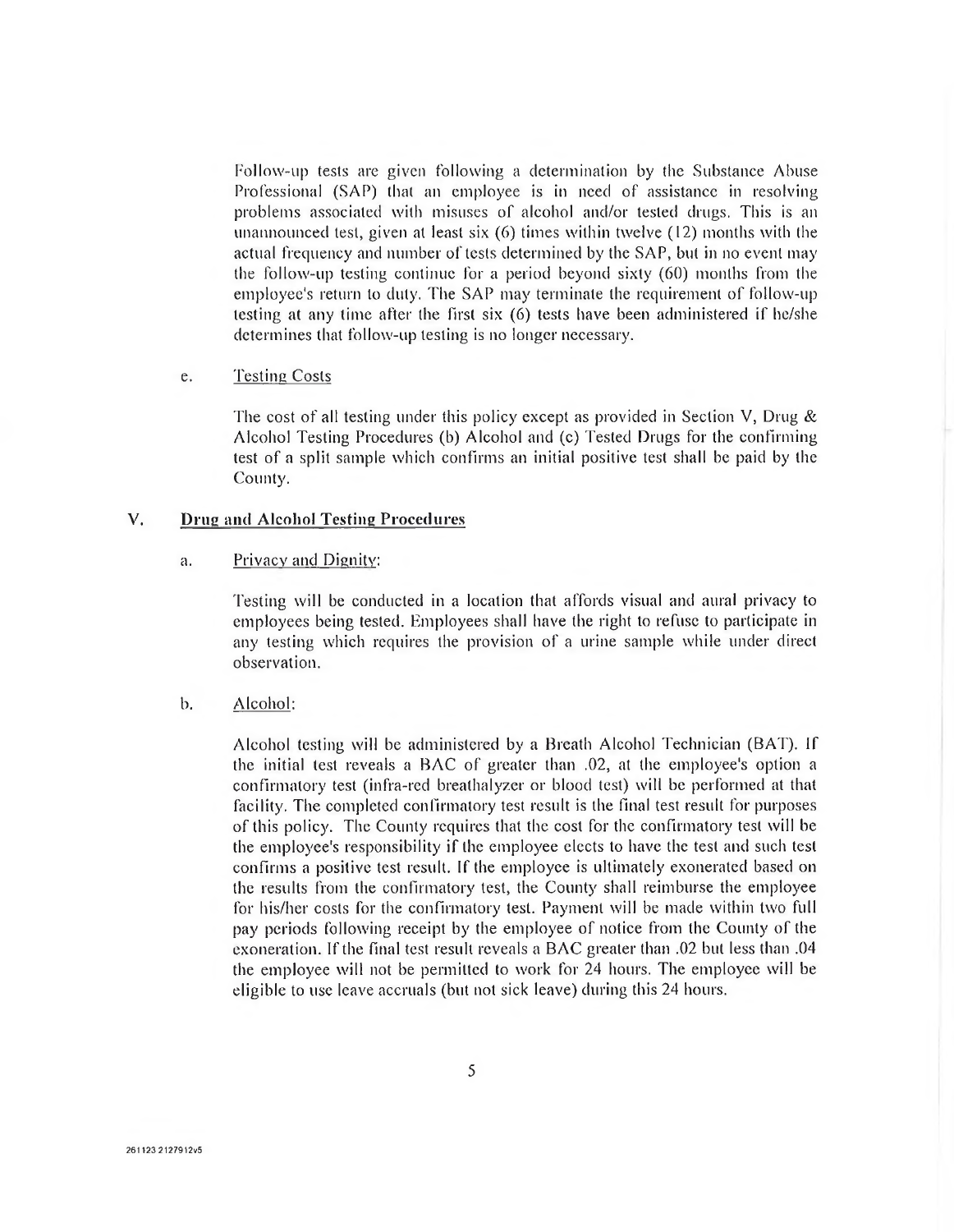If the BAC is .04 or greater, the employee will not be permitted to work until the Substance Abuse Professional (SAP) verifies the employee is capable of returning. During this period, the employee is eligible to use leave accruals and compensatory time but sick leave may only be used for any periods of disability as determined by the SAP after the date of the positive test.

Any leave accruals or compensatory time forfeited/used (except sick leave) because of a positive alcohol test shall be considered part of any disciplinary penalty if one is imposed later.

c. Tested Drugs:

A Federal Department of Health and Human Services certified laboratory will perform drug testing on urine samples provided by employees. The drugs for which tests will be conducted and the initial and confirmatory positive/negative test results are:

| Type of Drug or Metabolite                                        | <b>Initial Test</b> | <b>Confirmation Test</b>                                                                                           |
|-------------------------------------------------------------------|---------------------|--------------------------------------------------------------------------------------------------------------------|
|                                                                   |                     |                                                                                                                    |
| (1) Marijuana metabolites                                         | 50                  | 15                                                                                                                 |
| (i) Delta-9-tetrahydrocannabinol<br>-9-carboxylic acid (THC)      | 300                 | 150                                                                                                                |
| (2) Cocaine metabolites                                           |                     |                                                                                                                    |
| (Benzoylecgonine)                                                 | 300                 | 150                                                                                                                |
| (3) Phencyclidine (PCP)                                           | 25                  | 25                                                                                                                 |
| (4) Amphetamines<br>Amphetamine<br>(i)<br>Methamphetamine<br>(ii) | 1000                | 500<br>500 (Specimen must also<br>contain amphetamine at a<br>concentrate of greater than or<br>equal to 200 mb/ml |
| (5) Opiate metabolites                                            | 2000                |                                                                                                                    |
| Codeine<br>(i)                                                    |                     |                                                                                                                    |
| (ii)<br>Morphine                                                  |                     | 2000<br>2000                                                                                                       |
| (iii) 6-acetylmorphine                                            |                     | 10                                                                                                                 |
|                                                                   |                     | Test for 6-A.M. in the                                                                                             |
|                                                                   |                     | specimen. Conduct this test                                                                                        |
|                                                                   |                     | only when specimen contains                                                                                        |
|                                                                   |                     | morphine at a concentration                                                                                        |
|                                                                   |                     | greater than or equal to 2000<br>mg/mg                                                                             |
|                                                                   |                     |                                                                                                                    |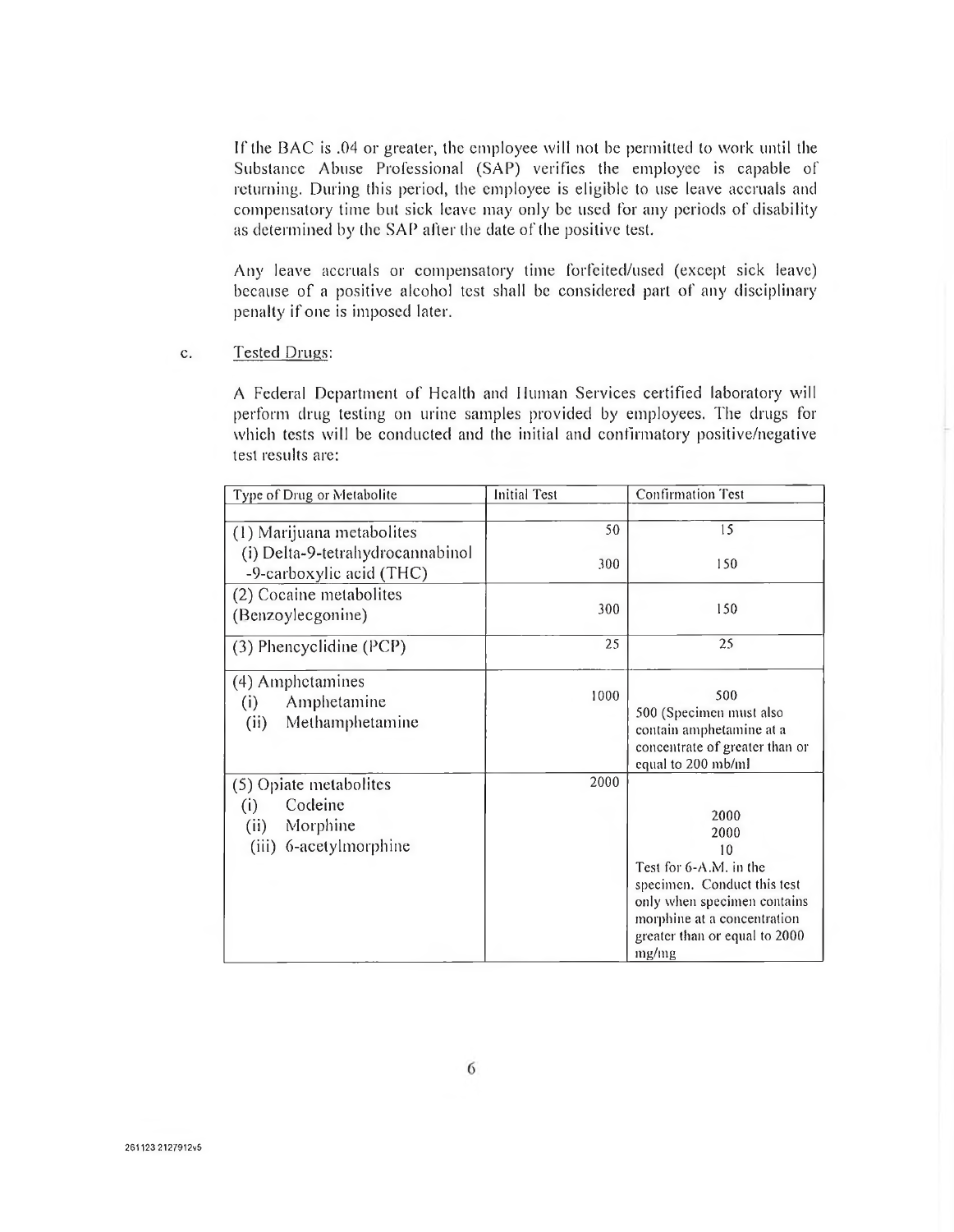The County will contract with a laboratory certified by the United States Department of Health and Human Services to insure that the collection, shipment, testing and chain of custody procedures insure the integrity of the testing process.

The split sample urine testing will be utilized. This method requires that the urine specimen be divided into two samples providing one sample for preliminary screening and initial confirmation, and a second sample for the second test if needed at a later date. The County requires that the cost for testing this split sample will be the employee's responsibility if the employee elects to have the second sample tested and such test confirms a positive test result. If the employee is ultimately exonerated based on the results from the second sample, the County shall reimburse the employee for his/her costs for the second test. Payment will be made within two full pay periods following receipt by the employee of notice from the County of exoneration.

The Medical Review officer (MRO) will conduct a final review of all positive test results to assess possible medical explanations for the positive test results. In cases where a member tests positive and then alleges it is due to passive exposure, the member shall have the right to be retested no sooner than ten (10) days after the exposure.

Information concerning testing results reported to the County by the MRO shall be consistent with 49 CFR Part 40 § 40.131 and § 40.163 and as may be amended.

d. Disclosure of Test Results:

The County shall maintain records in a secure manner so that disclosure of information to unauthorized persons does not occur. The County shall not release the tested drug and alcohol testing records of an employee except:

- i. to his/her designee upon written request;
- ii. to the decision maker in a lawsuit, grievance or other proceeding initiated by or on behalf of the employee and arising from the results of mandatory testing pursuant to this policy.
- e. Uncompleted Testing:

If a screening or confirmation test cannot be completed, or if an event occurs that would invalidate the test, the BAT shall, if practicable, begin a new screening or confirmation test, as applicable.

- f. Records Retention/Test Results:
	- i. Records Retention: 'flic County shall maintain records of its alcohol and drug abuse program in a secure location with controlled access. The County shall maintain the following records for five years: (1) records of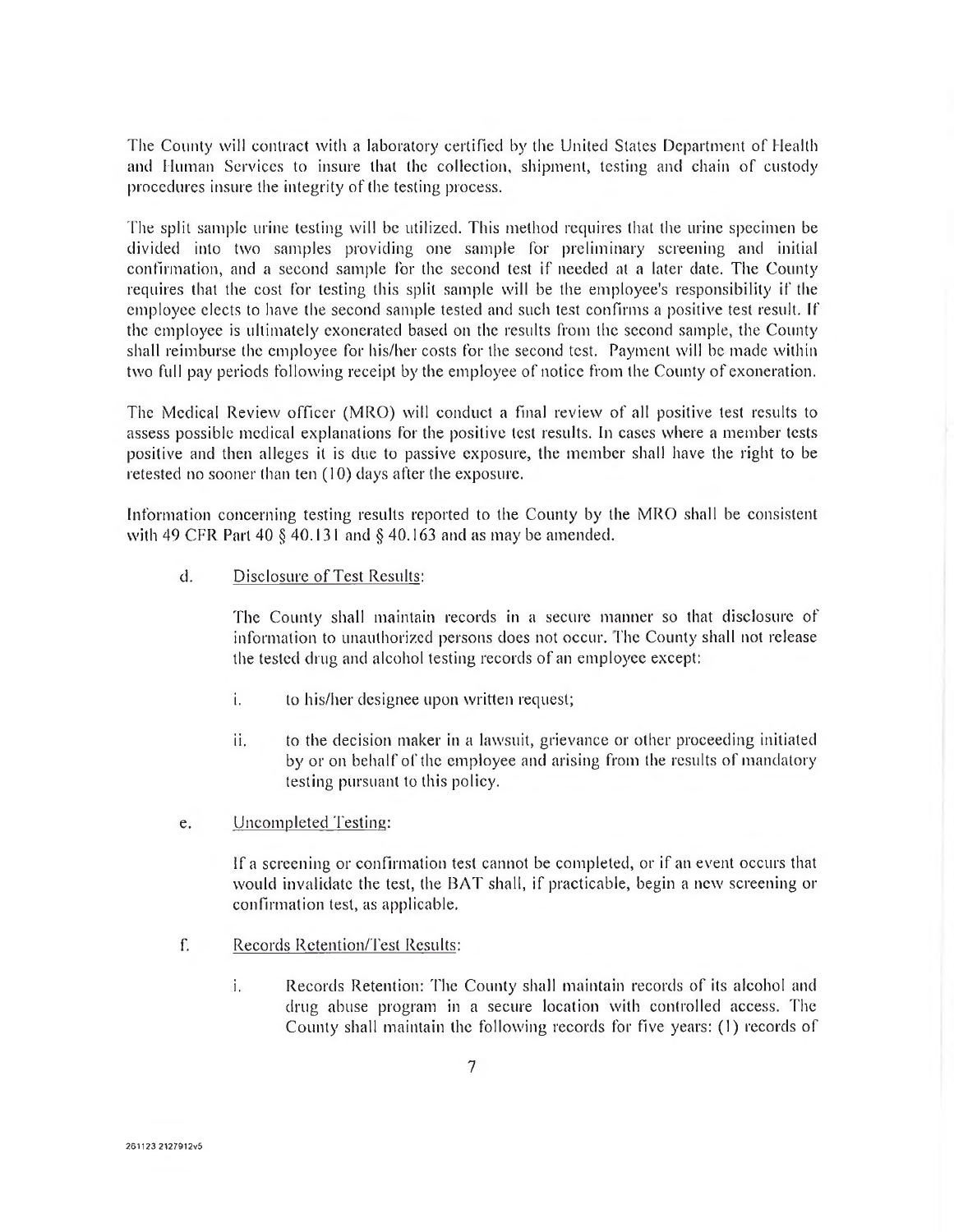alcohol test results indicating a BAC of .02 or greater; (2) records of verified positive drug test results; (3) documentation of refusals to take required alcohol and/or drug tests; Records related to the alcohol and drug collection process and training shall be maintained for a minimum of two years. Records of negative and canceled drug test results and alcohol tests with concentration of less than .02 shall be maintained for one year.

ii. Test Results: The County shall notify an employee of the results of random and reasonable suspicion drug tests if the test results are verified positive and which tested drug(s) were verified as positive.

#### g. Transportation:

The County determines the transportation method to the testing facility. If a County vehicle is not used for transportation, mileage may be reimbursed pursuant to Department reimbursement policies/Article 18 of the collective bargaining agreement.

## **VI. Refusal to Submit to Testing**

An employee shall not refuse to submit to a random alcohol or drug test required under this policy, a reasonable suspicion alcohol or drug test required under this policy, a return to duty alcohol or drug test, or a follow-up alcohol or drug test required under this policy. Any employee shall not be permitted to return to duty subsequent to a refusal to submit to a test required under the policy until the employee is evaluated by a Substance Abuse Professional and completes a substance abuse program designed by a Substance Abuse Professional, if any, and undergoes a return to duty alcohol test revealing a BAC of less than .02 and a drug test with a verified negative result. A refusal to submit to testing is the equivalent of an alcohol test revealing a BAC of .02 or greater or a drug test with a positive result. A refusal to be tested shall be defined as a refusal by an employee to complete and sign the breath alcohol testing form or to complete the drug screening chain of custody form, to provide breath, to provide an adequate amount of breath, to provide an adequate amount of urine or otherwise to cooperate with the testing process in a way that prevents the complete of the test. The BAT or collector shall record such refusal in the remarks section of the form. The testing process shall then be terminated and the BAT or collector shall immediately notify the County.

#### **VII. Prohibited Conduct**

- 1. No employee shall work or report to work in violation of this policy.
- 2. No employee shall use, possess, distribute or dispense alcohol or prohibited drugs under this policy while on duty outside the scope of his/her job duties, including while on County property or work sites.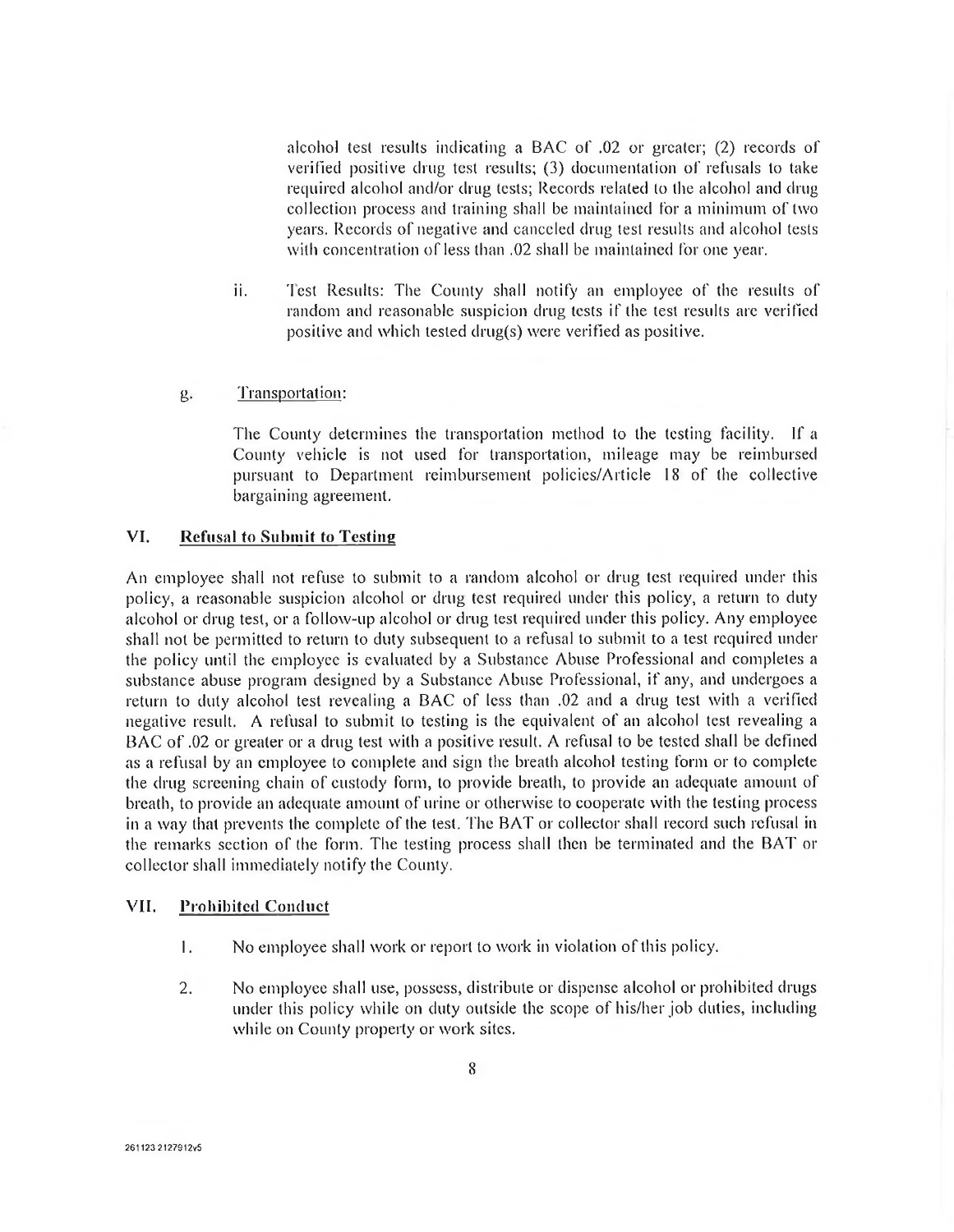- 3. No employee shall refuse to submit to a required alcohol or drug test conducted pursuant to this policy.
- 4. No employee shall report for duty or remain on duty if the employee tests positive for tested alcohol or drugs as defined by the policy.

### VIII. Referral, Evaluation, and Treatment

1. The County shall make available to employees through the County's Employee Assistance Program information regarding the resources available for evaluating and resolving problems associated with the misuse of alcohol and use of drugs, including the names, addresses, and telephone numbers of Substance Abuse Professionals and counseling and treatment programs.

2. An employee who engages in conduct prohibited by this policy shall be evaluated by a Substance Abuse Professional who shall determine what assistance, if any, the employee needs in resolving problems associated with alcohol misuse and drug use. The costs associated with this evaluation are the responsibility of the employee and may be covered by the employee's health benefits plan, subject to the plan's conditions and limitations.

3. Before an employee returns to duty after engaging in conduct prohibited by this Policy, the employee shall undergo a return to duty alcohol test with a result indicating an alcohol concentration of less than .02 if the conduct involved alcohol, or a drug test with a verified negative result if the conduct involved drugs.

4. Employees identified as needing assistance in resolving problems associated with alcohol misuse or drug use shall:

a. be evaluated by a Substance Abuse Professional to determine if the employee has properly followed any rehabilitation program prescribed under paragraph 2 of this section;

b. shall be subject to unannounced follow-up alcohol and drug tests administered by the County following the employee's return to duty. The number and frequency of the follow-up tests shall be as directed by the Substance Abuse Professional, and consist of at least six (6) tests in the first twelve (12) months following the employee's return to duty. The County may direct the employee to undergo return-to-duty and follow-up testing for both alcohol and drugs, if the Substance Abuse Professional determines that return-to-duty and follow-up testing for both alcohol and drugs is necessary for that employee. Such testing shall be in conformance with this policy. Follow-up testing shall not exceed sixty (60) months from the date of the employee's return to duty. The Substance Abuse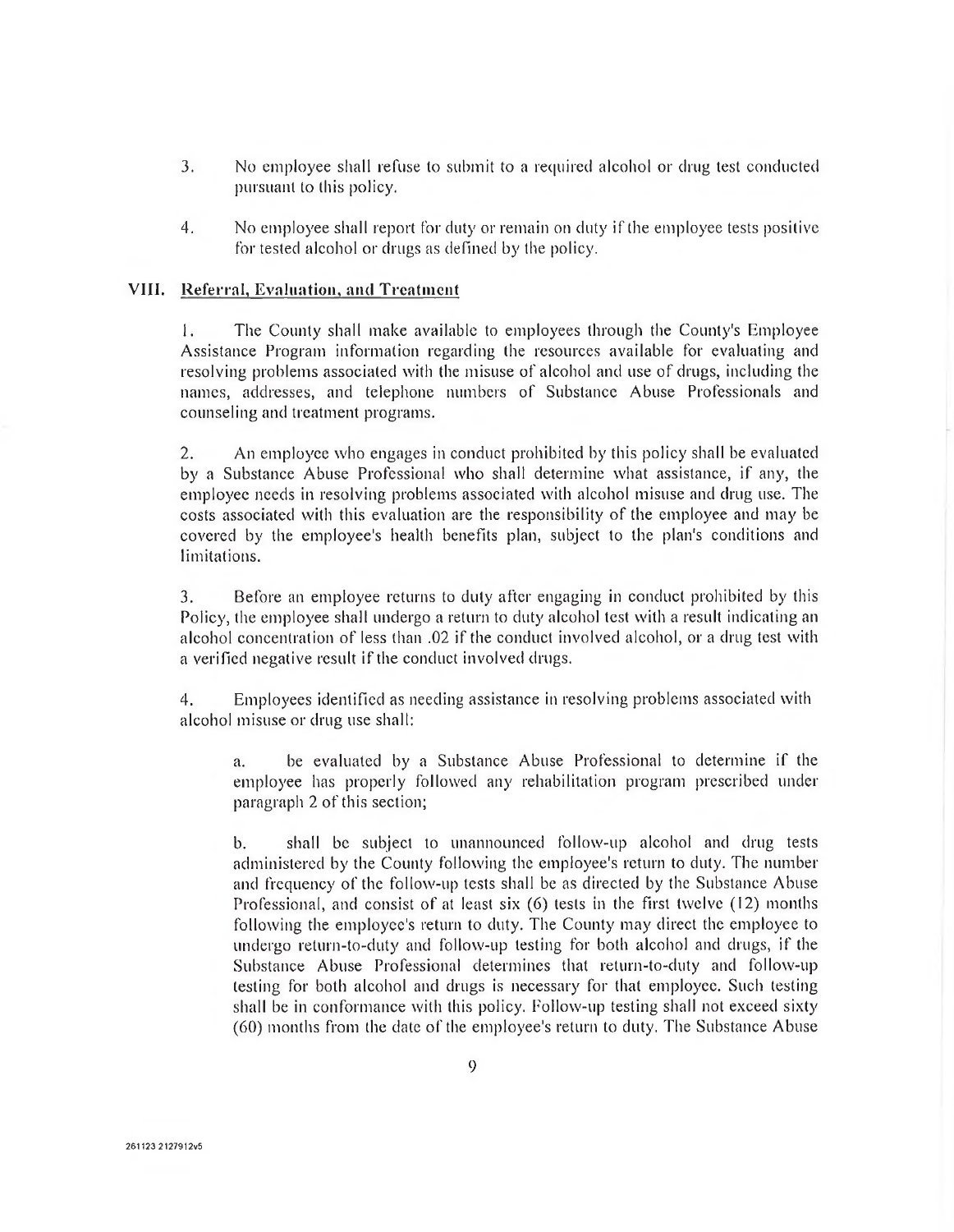Professional may terminate the requirement at any time after the first six (6) tests have been administered, if the Substance Abuse Professional determines that such testing is no longer necessary.

- c. The evaluation and rehabilitation shall be provided by:
	- 1) a Substance Abuse Professional approved by the County; or

2) a Substance Abuse Professional selected by the employee. The employee shall be required to submit to the County a written verification from the Substance Abuse Professional that they meet the qualifications as set forth in Section II — Substance Abuse Professional of this policy prior to receiving the evaluation and rehabilitation.

- d. A Substance Abuse Professional who determines that an employee requires assistance in resolving problems with alcohol misuse or drug use shall not refer the employee to the Substance Abuse Professional's own private practice, or to a person or organization from which the Substance Abuse Professional receives remuneration or in which the Substance Abuse Professional has a financial interest.
- e. Costs associated with evaluation and treatment shall be the responsibility of the employee and may be covered by the employee's health benefits plan, subject to the plan's conditions and limitations.

#### **IX.** Consequences for Covered Employees

Employees found to have violated prohibited conduct under this policy will be subject to disciplinary action in accordance with Onondaga County Work Rules and the collective bargaining agreement, up to and including discharge. Any disciplinary action initiated will be administered in accordance with the provision of the applicable collective bargaining agreement.

Under those circumstances where an employee reports to duty while voluntarily on-call, he/she will not be subject to discipline for testing positive for alcohol use provided he/she has disclosed to his/her supervisor prior to commencing duty that he/she had consumed alcohol.

Applicable Sections of the Duty Manual include, but are not limited to the following:

Part I- 1.1, 1.11 Part  $H = 2.8$ Part III — 3.1, 3.2, 3.3, 3.26 Part IV — 4.1 Part V-5.7